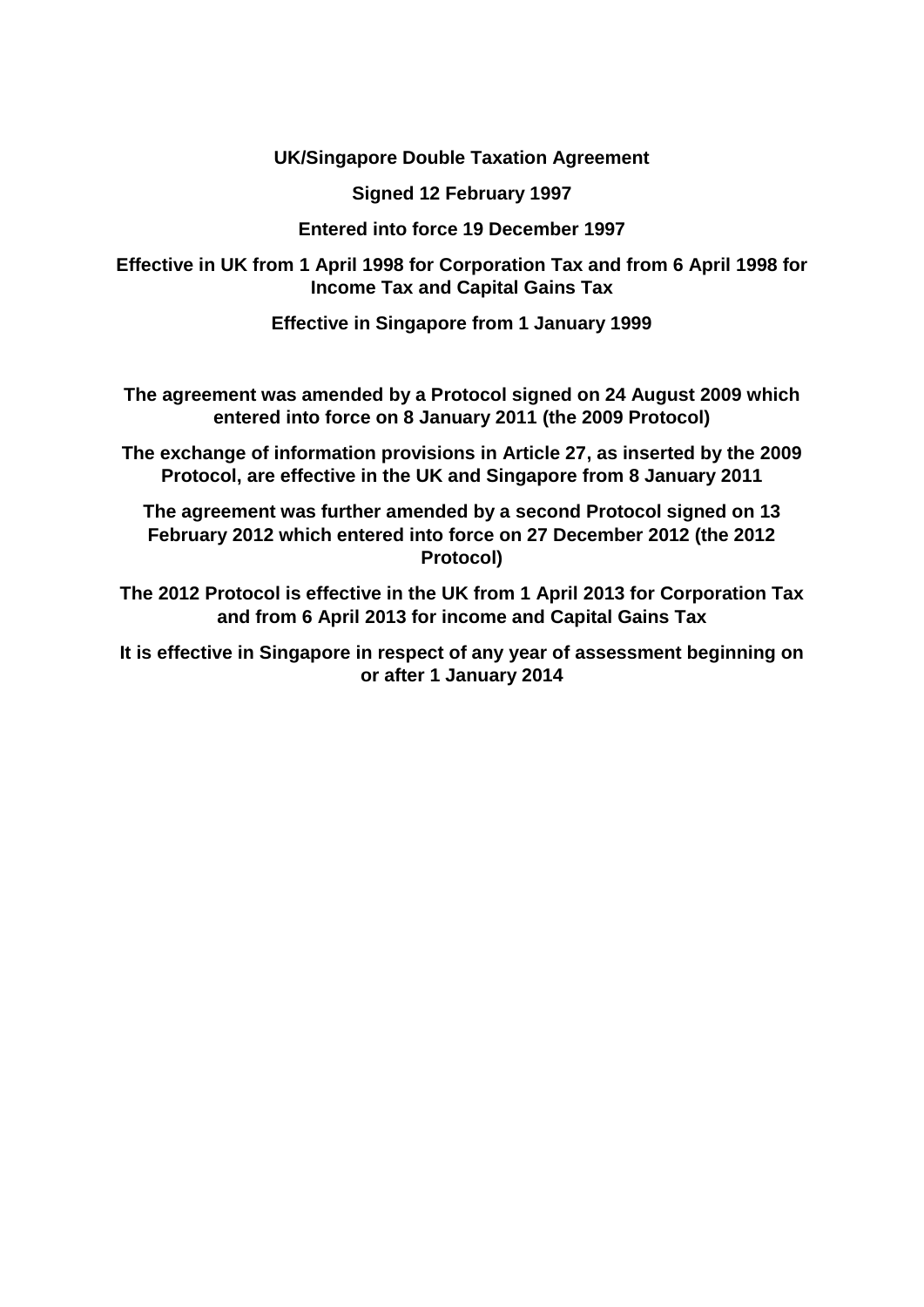# Table of contents

| Article 28 Members of diplomatic or permanent missions and consular posts 24 |  |
|------------------------------------------------------------------------------|--|
|                                                                              |  |
|                                                                              |  |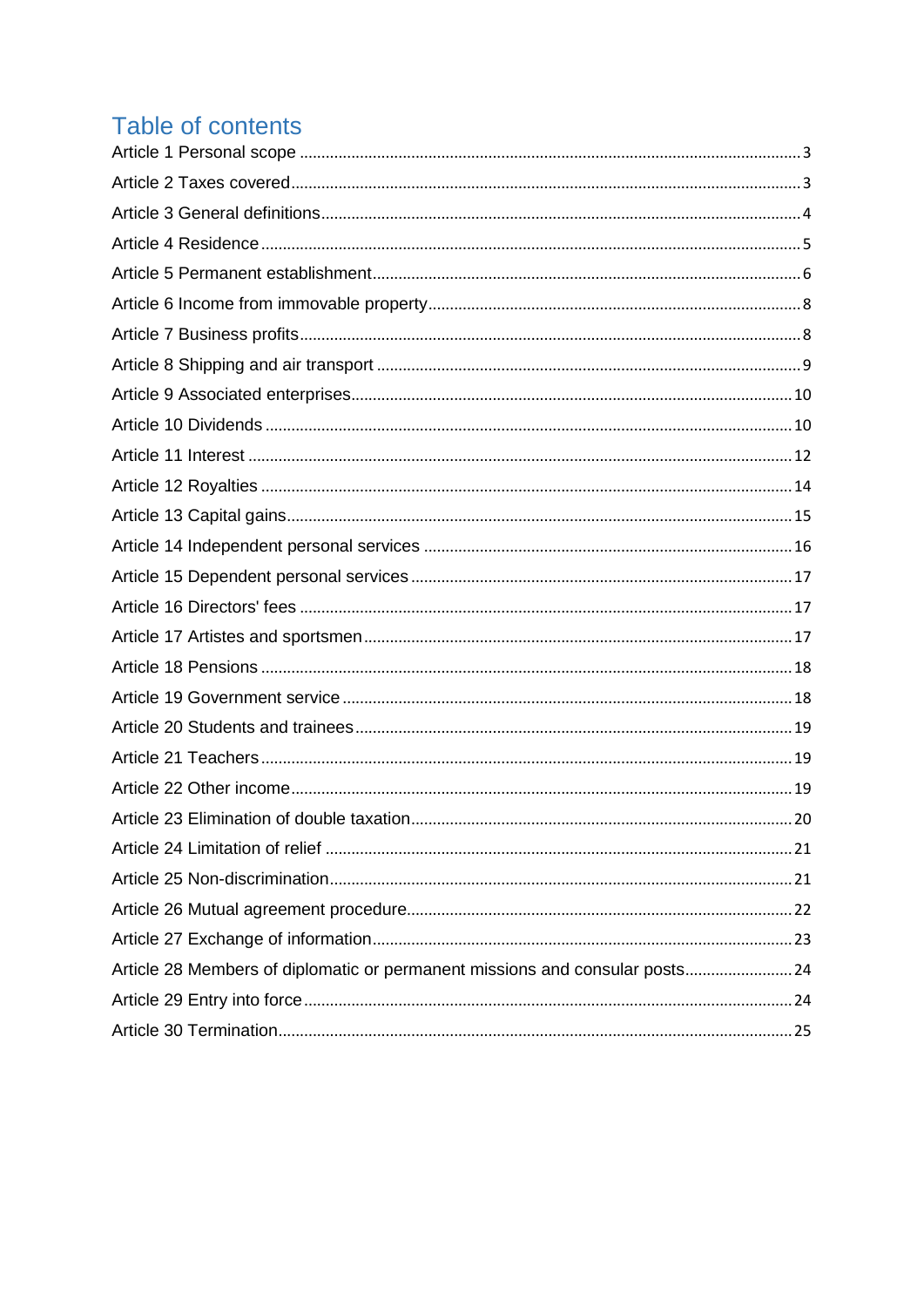**Agreement between the government of the UK of Great Britain and Northern Ireland and the government of the Republic of Singapore for the avoidance of double taxation and the prevention of fiscal evasion with respect to taxes on income and capital gains**

The government of the UK of Great Britain and Northern Ireland and the government of the Republic of Singapore

Desiring to conclude a new agreement for the avoidance of double taxation and the prevention of fiscal evasion with respect to taxes on income and capital gains

Have agreed as follows:

<span id="page-2-0"></span>**Article 1 Personal scope**

This agreement shall apply to persons who are residents of one or both of the contracting states.

#### <span id="page-2-1"></span>**Article 2 Taxes covered**

(1) This agreement shall apply to taxes on income and on capital gains imposed on behalf of a contracting state, irrespective of the manner in which they are levied.

(2) There shall be regarded as taxes on income and on capital gains all taxes imposed on total income, or on elements of income including taxes on gains from the alienation of movable or immovable property.

(3) The existing taxes to which this agreement shall apply are in particular:

- (a) in the case of the UK:
- (i) the Income Tax
- (ii) the Corporation Tax and
- (iii) the Capital Gains Tax

(hereinafter referred to as 'UK tax')

(b) in the case of Singapore:

the Income Tax (hereinafter referred to as 'Singapore tax').

(4) This agreement shall also apply to any identical or substantially similar taxes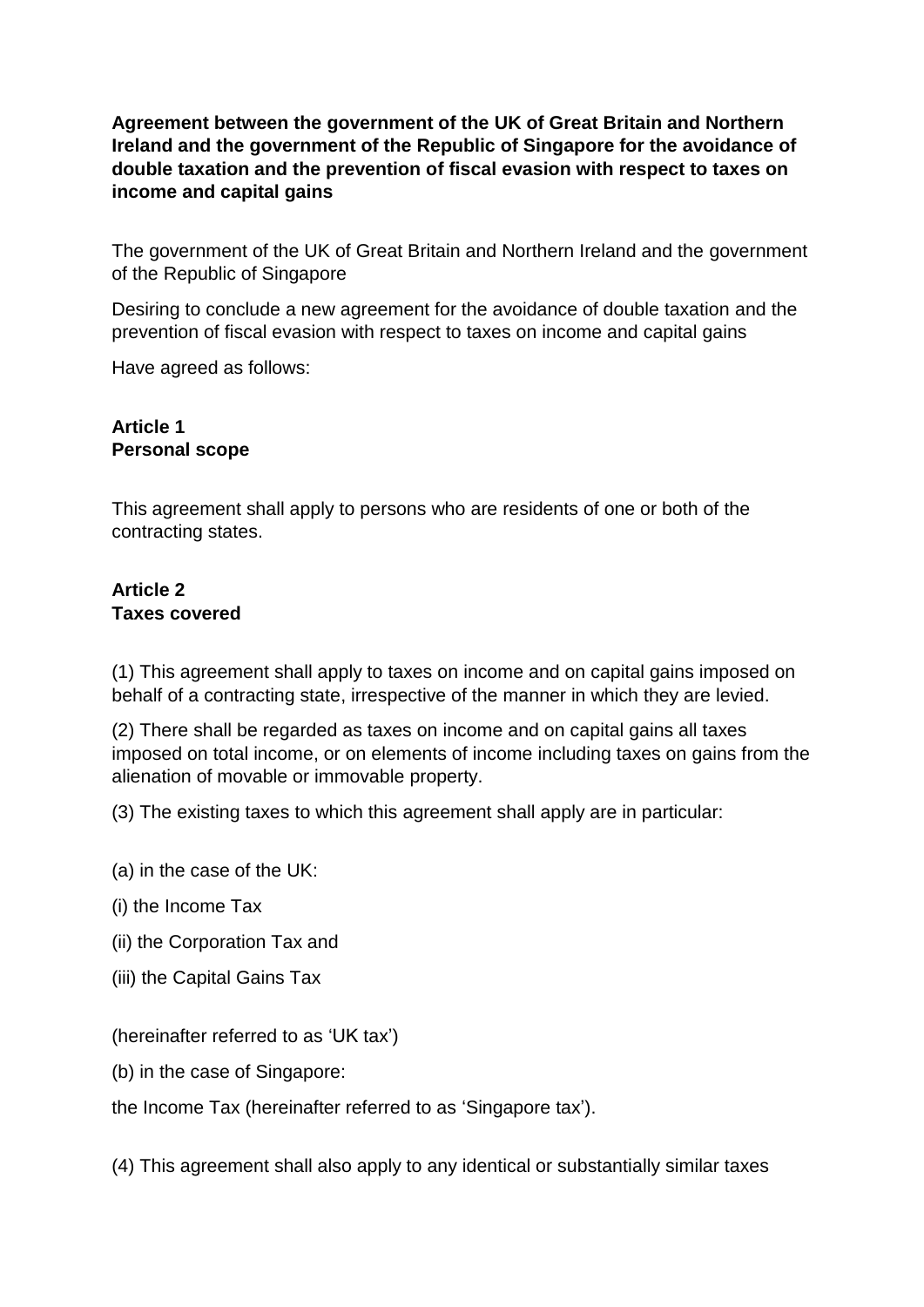which are imposed by either contracting state after the date of signature of this agreement in addition to, or in place of, the existing taxes. The competent authorities of the contracting states shall notify each other of any substantial changes which have been made in their respective taxation laws.

## <span id="page-3-0"></span>**Article 3 General definitions**

(1) For the purposes of this agreement, unless the context otherwise requires:

(a) the term 'UK' means Great Britain and Northern Ireland, including any area outside the territorial sea of the UK which in accordance with international law has been or may hereafter be designated, under the laws of the UK concerning the continental shelf, as an area within which the rights of the UK with respect to the sea bed and subsoil and their natural resources may be exercised

(b) the term 'Singapore' means the Republic of Singapore

(c) the term 'national' means:

(i) in relation to the UK, any British citizen, or any British subject not possessing the citizenship of any other Commonwealth country or territory, provided he has the right of abode in the UK; and any legal person, partnership, association or other entity deriving its status as such from the law in force in the UK

(ii) in relation to Singapore, any individual possessing the nationality of Singapore; and any legal person, partnership or association deriving its status as such from the laws in force in Singapore

(d) the terms 'a contracting state' and 'the other contracting state' mean the UK or Singapore, as the context requires

(e) the term 'person' includes an individual, a company and any other body of persons

(f) the term 'company' means any body corporate or any entity which is treated as a body corporate for tax purposes

(g) the terms 'enterprise of a contracting state' and 'enterprise of the other contracting state' mean respectively an enterprise carried on by a resident of a contracting state and an enterprise carried on by a resident of the other contracting state

(h) the term 'international traffic' means any transport by a ship or aircraft operated by an enterprise of a contracting state, except when the ship or aircraft is operated solely between places in the other contracting state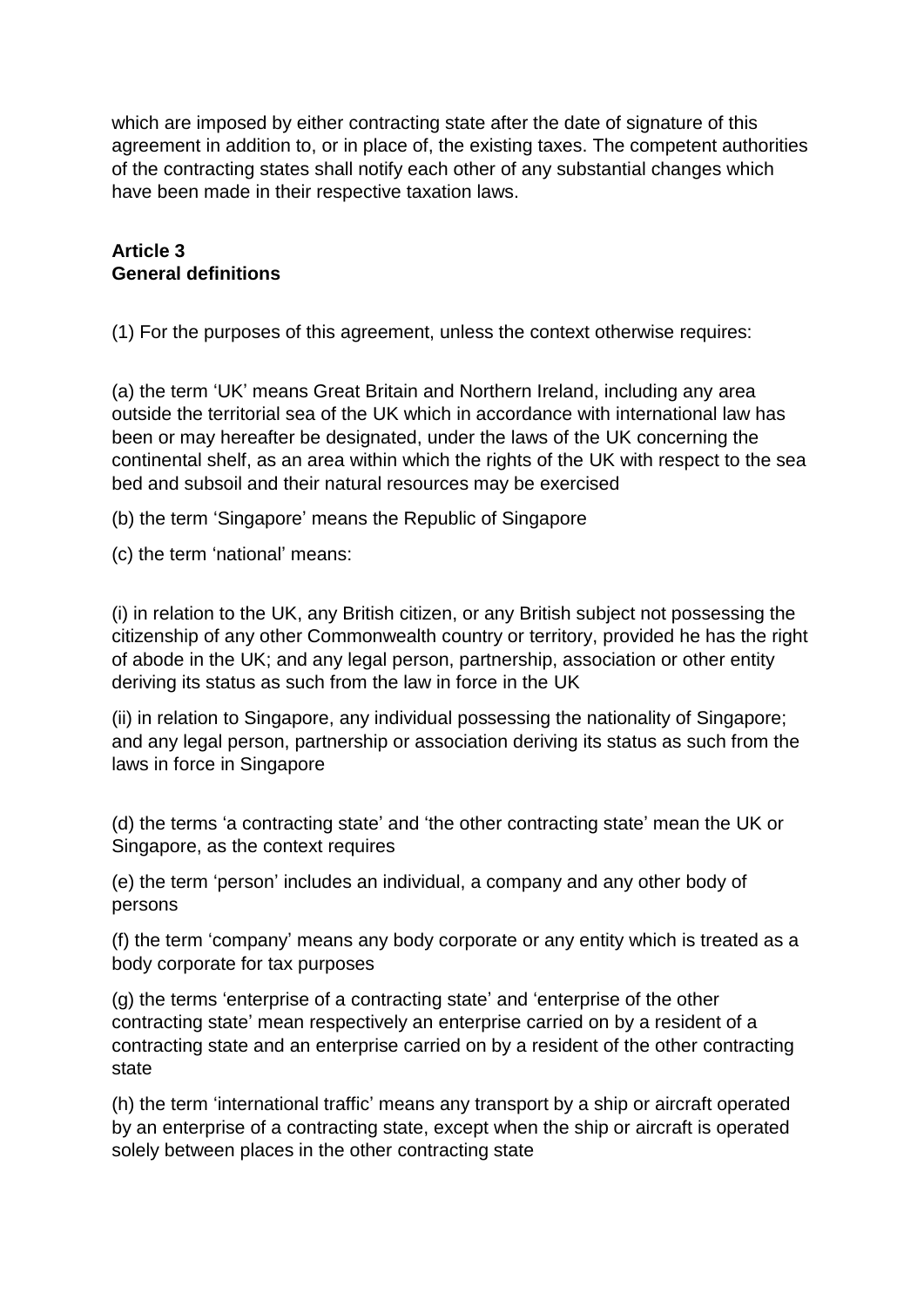(i) the term 'competent authority' means:

(i) in the case of the UK, the Commissioners for HM Revenue and Customs or their authorised representative

(ii) in the case of Singapore, the Minister for Finance or his authorised representative

(j) the term 'tax' means UK or Singapore tax as the context requires

(k) the term 'fiscal year' means:

- (i) in the case of the UK:
	- for the purposes of the Income Tax, a year of assessment beginning on 6 April in one year and ending on 5 April in the following year
	- for the purposes of the Corporation Tax, a year of assessment beginning on 1 April in one year and ending on 31 March in the following year; and
- (ii) in the case of Singapore, a calendar year

(2) For the purposes of Articles 10, 11 and 12 of this agreement, a trustee subject to tax in a contracting state in respect of dividends, interest or royalties shall be deemed to be the beneficial owner of that interest or those dividends or royalties.

(3) As regards the application of this agreement by a contracting state any term not defined therein shall, unless the context otherwise requires, have the meaning which it has under the laws of that contracting state concerning the taxes to which this agreement applies.

#### <span id="page-4-0"></span>**Article 4 Residence**

(1) For the purposes of this agreement, the term 'resident of a contracting state' means any person who, under the laws of that state, is liable to tax therein by reason of his domicile, residence, place of management, place of incorporation or any other criterion of a similar nature, and also includes that state and any political subdivision, local authority or statutory body thereof.

(2) Where by reason of the provisions of paragraph (1) of this article an individual is a resident of both contracting states, then his status shall be determined in accordance with the following rules:

(a) he shall be deemed to be a resident of the contracting state in which he has a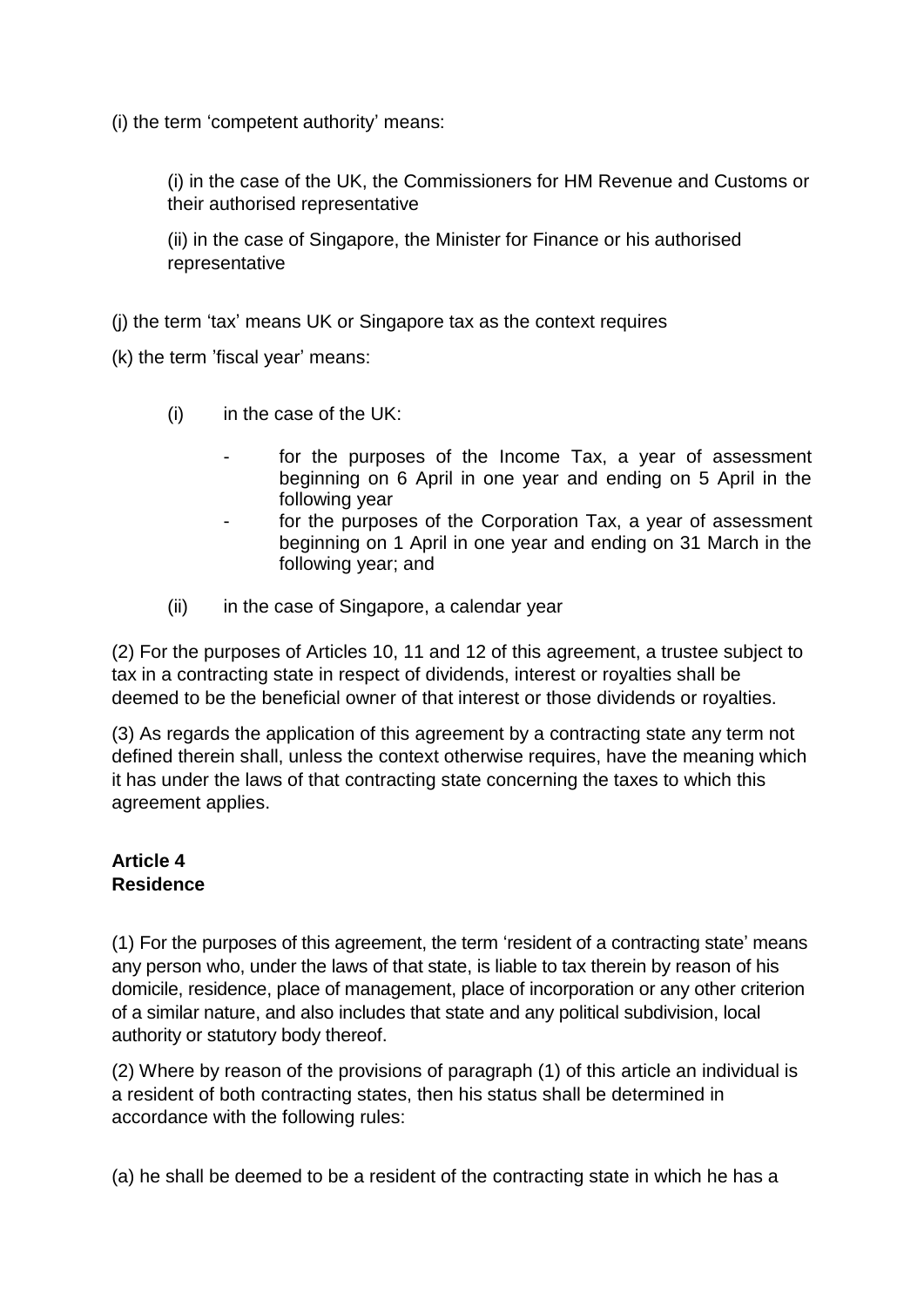permanent home available to him; if he has a permanent home available to him in both contracting states, he shall be deemed to be a resident of the contracting state with which his personal and economic relations are closer (centre of vital interests)

(b) if the contracting state in which he has his centre of vital interests cannot be determined, or if he does not have a permanent home available to him in either contracting state, he shall be deemed to be a resident of the contracting state in which he has an habitual abode

(c) if he has an habitual abode in both contracting states or in neither of them, he shall be deemed to be a resident of the contracting state of which he is a national

(d) if he is a national of both contracting states or of neither of them, the competent authorities of the contracting states shall settle the question by mutual agreement

(3) Where by reason of the provisions of paragraph 1 of this article a person other than an individual is a resident of both contracting states, then it shall be deemed to be a resident only of the state in which its place of effective management is situated. In cases of doubt, the competent authorities of the contracting states shall endeavour to determine by mutual agreement the state in which the person's place of effective management is situated taking into consideration all relevant factors. In the absence of a mutual agreement by the competent authorities of the contracting states, the person shall not be considered a resident of either contracting state for the purposes of claiming any benefits provided by the agreement, except those provided by Articles 23, 25 and 26.

## <span id="page-5-0"></span>**Article 5 Permanent establishment**

(1) For the purposes of this agreement, the term 'permanent establishment' means a fixed place of business through which the business of an enterprise is wholly or partly carried on.

(2) The term 'permanent establishment' includes especially:

- (a) a place of management
- (b) a branch
- (c) an office
- (d) a factory
- (e) a workshop

(f) a mine, an oil or gas well, a quarry or any other place of extraction of natural resources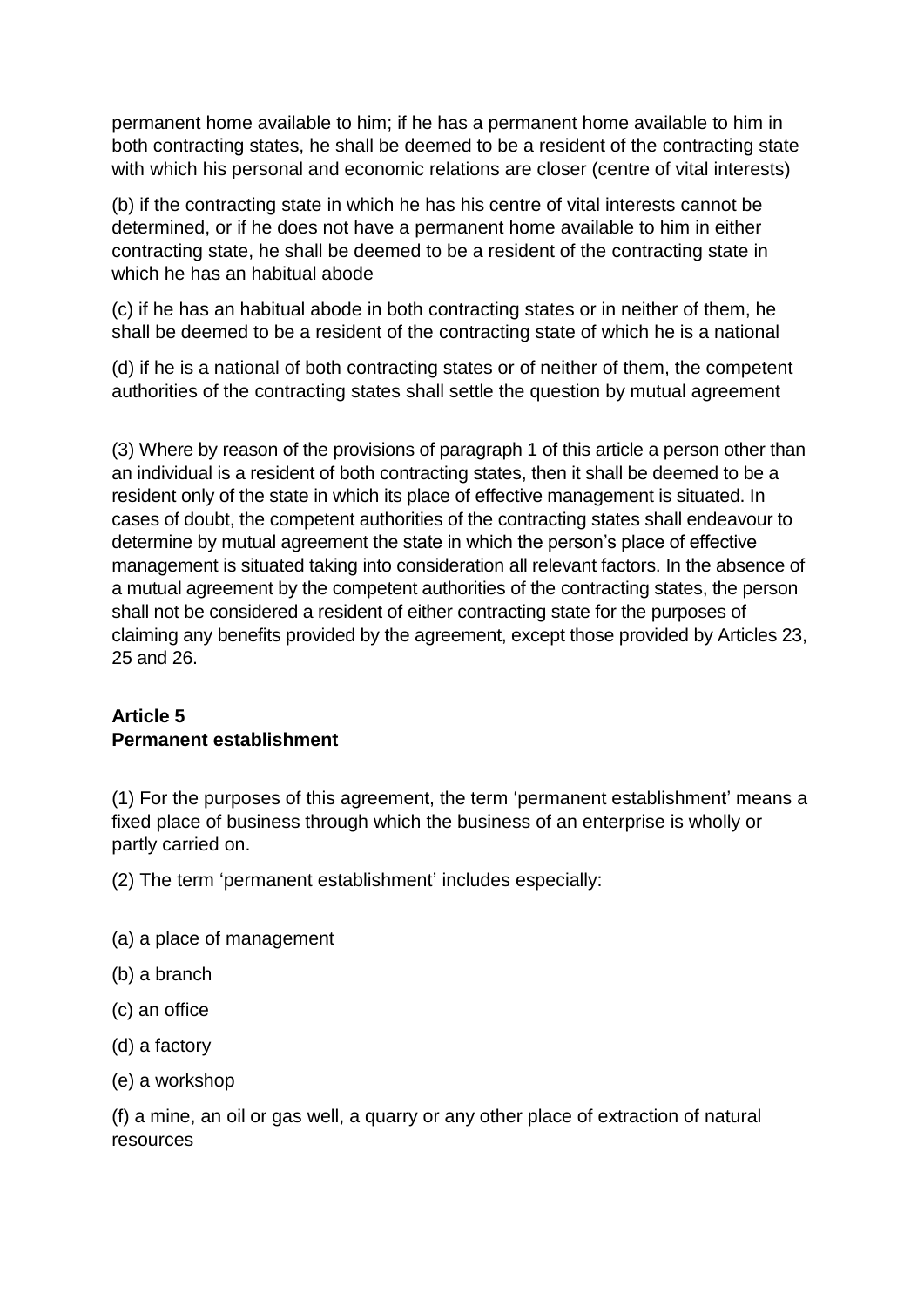(3) A building site or construction, assembly or installation project constitutes a permanent establishment only if it lasts more than 6 months.

(4) An enterprise of a contracting state shall be deemed to have a permanent establishment in the other contracting state if:

(a) it carries on supervisory activities in that other contracting state for more than 6 months in connection with a building site or construction, assembly or installation project which is being undertaken in that other contracting state

(b) it furnishes services, including consultancy services, through employees or other personnel engaged by the enterprise for such purpose, but only where activities of that nature continue (for the same or a connected project) within the other contracting state for a period or periods aggregating more than 183 days in the fiscal year concerned

provided that the provisions of subparagraph (b) shall cease to have effect for any fiscal year beginning after 5 years from the date on which the Second Protocol first had effect.

(5) Notwithstanding the preceding provisions of this article, the term 'permanent establishment' shall be deemed not to include:

(a) the use of facilities solely for the purpose of storage, display or delivery of goods or merchandise belonging to the enterprise

(b) the maintenance of a stock of goods or merchandise belonging to the enterprise solely for the purpose of storage, display or delivery

(c) the maintenance of a stock of goods or merchandise belonging to the enterprise solely for the purpose of processing by another enterprise

(d) the maintenance of a fixed place of business solely for the purpose of purchasing goods or merchandise, or of collecting information, for the enterprise

(e) the maintenance of a fixed place of business solely for the purpose of carrying on, for the enterprise, any other activity of a preparatory or auxiliary character

(f) the maintenance of a fixed place of business solely for any combination of activities mentioned in subparagraphs (a) to (e) of this paragraph, provided that the overall activity of the fixed place of business resulting from this combination is of a preparatory or auxiliary character

(6) Notwithstanding the provisions of paragraphs (1) and (2) of this article, where a person (other than an agent of an independent status to whom paragraph (7) of this article applies) is acting on behalf of an enterprise and has, and habitually exercises, in a contracting state an authority to conclude contracts on behalf of the enterprise,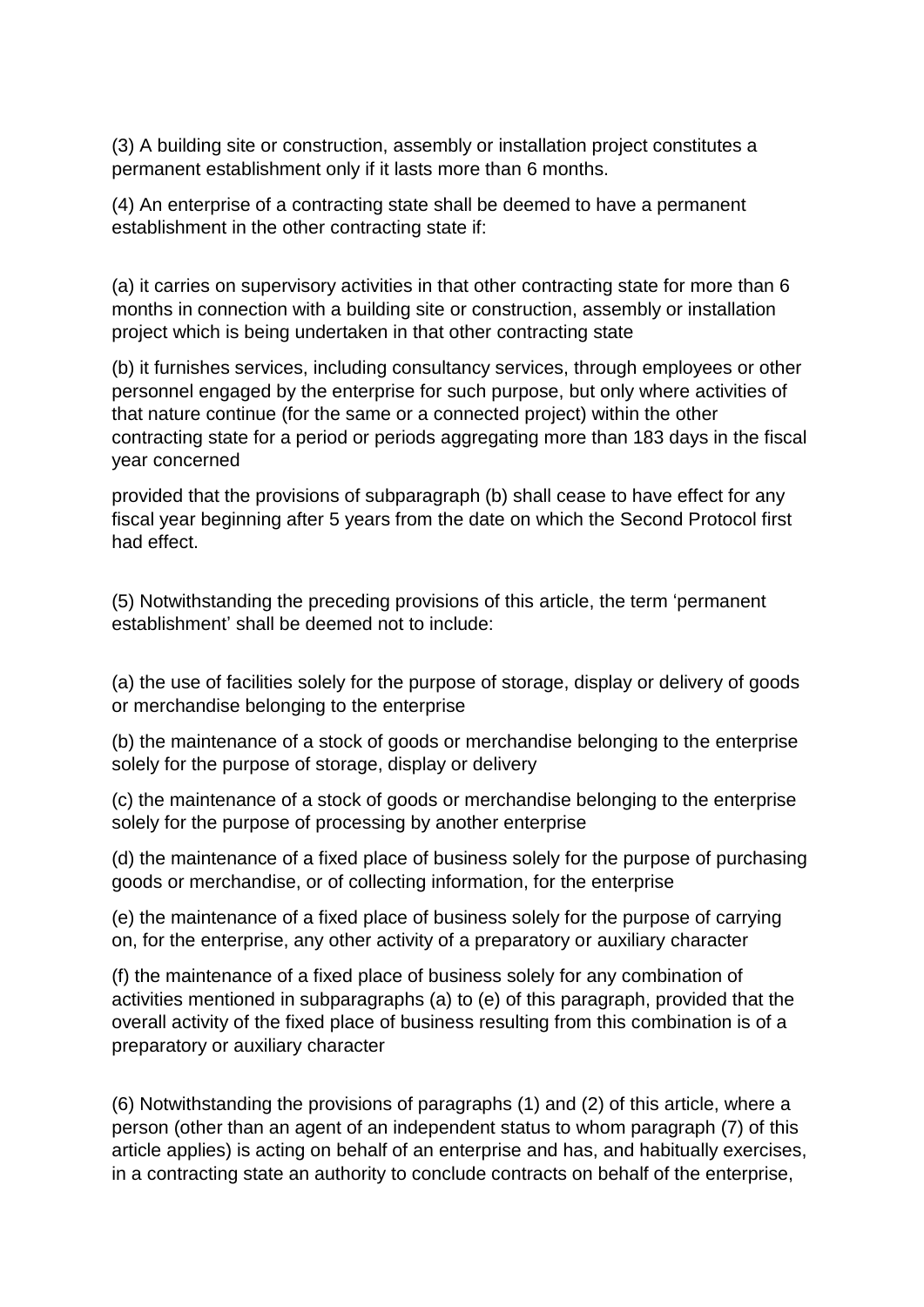that enterprise shall be deemed to have a permanent establishment in that state in respect of any activities which that person undertakes for the enterprise, unless the activities of such person are limited to those mentioned in paragraph (5) of this article which, if exercised through a fixed place of business, would not make this fixed place of business a permanent establishment under the provisions of that paragraph.

(7) An enterprise shall not be deemed to have a permanent establishment in a contracting state merely because it carries on business in that state through a broker, general commission agent or any other agent of an independent status, provided that such persons are acting in the ordinary course of their business.

(8) The fact that a company which is a resident of a contracting state controls or is controlled by a company which is a resident of the other contracting state, or which carries on business in that other state (whether through a permanent establishment or otherwise), shall not of itself constitute either company a permanent establishment of the other.

# <span id="page-7-0"></span>**Article 6 Income from immovable property**

(1) Income derived by a resident of a contracting state from immovable property (including income from agriculture or forestry) situated in the other contracting state may be taxed in that other state.

(2) The term 'immovable property' shall have the meaning which it has under the law of the contracting state in which the property in question is situated. The term shall in any case include property accessory to immovable property, livestock and equipment used in agriculture and forestry, rights to which the provisions of general law respecting landed property apply, usufruct of immovable property and rights to variable or fixed payments as consideration for the working of, or the right to work, mineral deposits, sources and other natural resources; ships and aircraft shall not be regarded as immovable property.

(3) The provisions of paragraph (1) of this article shall apply to income derived from the direct use, letting, or use in any other form of immovable property.

(4) The provisions of paragraphs (1) and (3) of this article shall also apply to the income from immovable property of an enterprise and to income from immovable property used for the performance of independent personal services.

#### <span id="page-7-1"></span>**Article 7 Business profits**

(1) The profits of an enterprise of a contracting state shall be taxable only in that state unless the enterprise carries on business in the other contracting state through a permanent establishment situated therein. If the enterprise carries on business as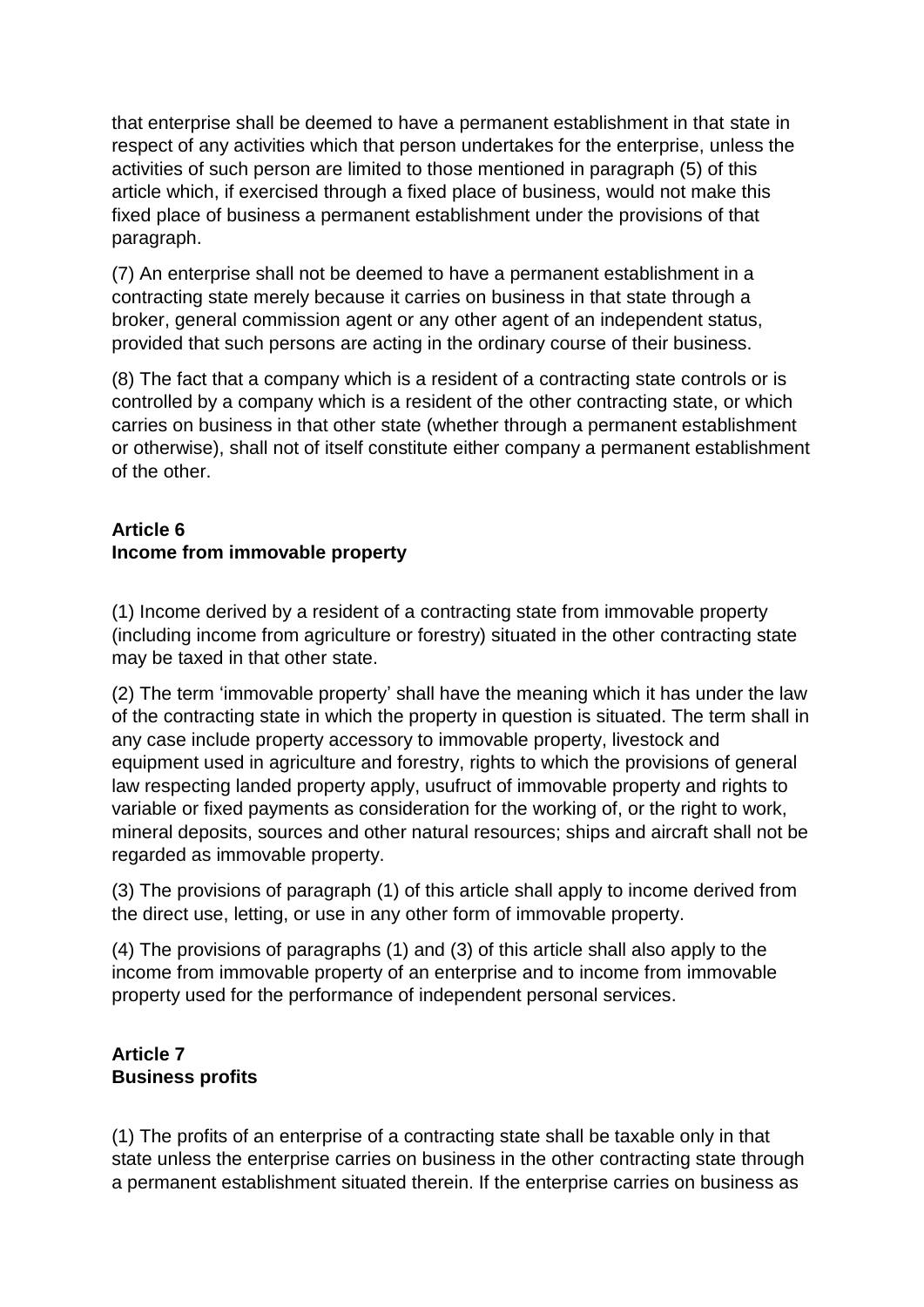aforesaid, the profits of the enterprise may be taxed in the other state but only so much of them as is attributable to that permanent establishment.

(2) Subject to the provisions of paragraph (3) of this article, where an enterprise of a contracting state carries on business in the other contracting state through a permanent establishment situated therein, there shall in each contracting state be attributed to that permanent establishment the profits which it might be expected to make if it were a distinct and separate enterprise engaged in the same or similar activities under the same or similar conditions and dealing wholly independently with the enterprise of which it is a permanent establishment.

(3) In determining the profits of a permanent establishment, there shall be allowed as deductions all expenses which are incurred for the purposes of the permanent establishment, including executive and general administrative expenses, which would be deductible if the permanent establishment were an independent enterprise in so far as they are reasonably allocable to the permanent establishment, whether incurred in the contracting state in which the permanent establishment is situated or elsewhere.

(4) No profits shall be attributed to a permanent establishment by reason of the mere purchase by that permanent establishment of goods or merchandise for the enterprise.

(5) For the purposes of the preceding paragraphs, the profits to be attributed to the permanent establishment shall be determined by the same method year by year unless there is good and sufficient reason to the contrary.

(6) Where profits include items of income or capital gains which are dealt with separately in other articles of this agreement, then the provisions of those articles shall not be affected by the provisions of this article.

## <span id="page-8-0"></span>**Article 8 Shipping and air transport**

(1) Profits of an enterprise of a contracting state from the operation of ships or aircraft in international traffic shall be taxable only in that state.

(2) For the purposes of this article, profits from the operation of ships or aircraft in international traffic include:

(a) profits from the rental on a bareboat basis of ships or aircraft; and

(b) profits from the use, maintenance or rental of containers (including trailers and related equipment for the transport of containers) used for the transport of goods or merchandise

where such rental or such use, maintenance or rental, as the case may be, is incidental to the operation of ships or aircraft in international traffic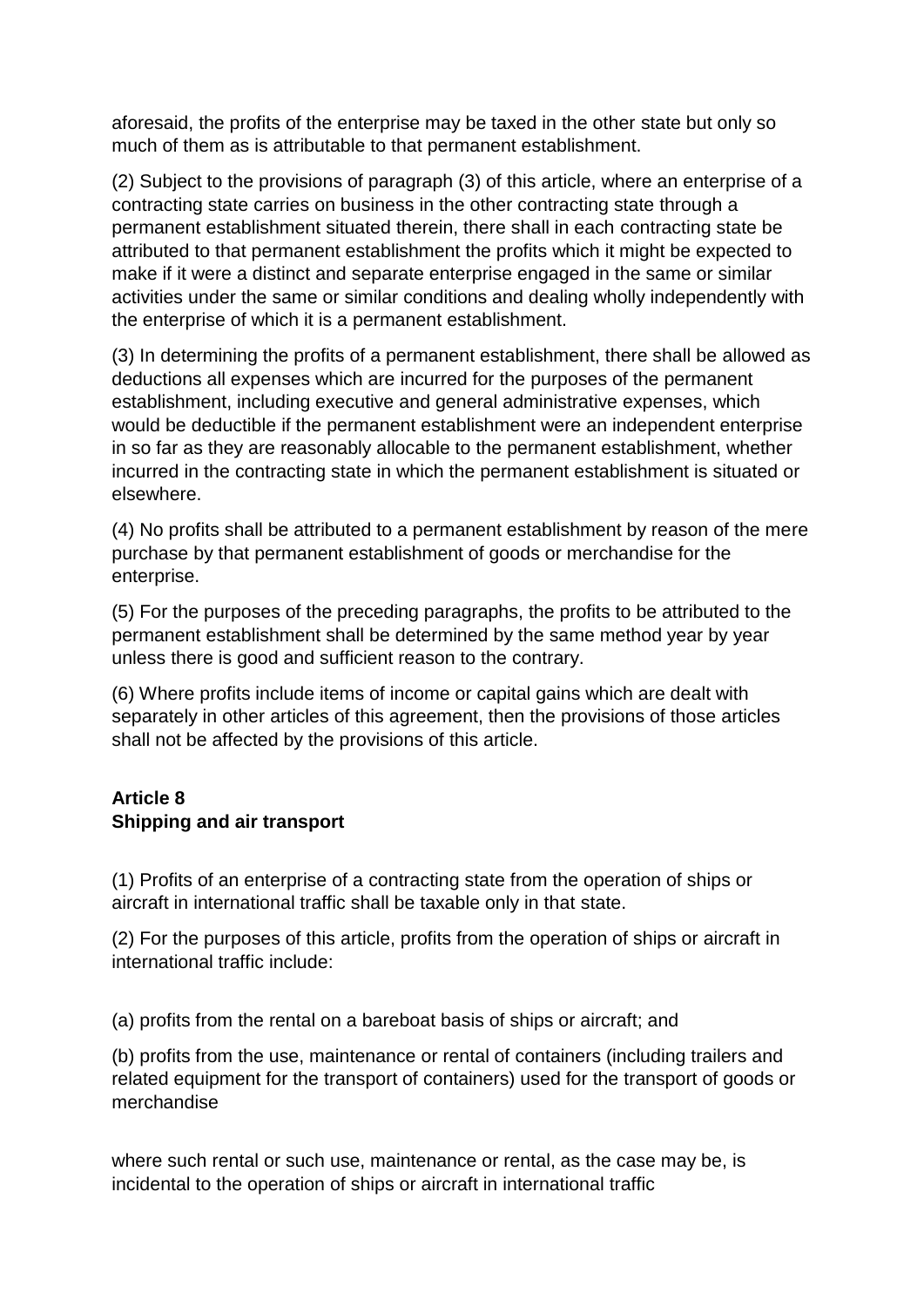(3) Interest on funds connected with the operation of ships or aircraft in international traffic shall be regarded as profits derived from the operation of such ships or aircraft, and the provisions of Article 11 of this agreement shall not apply to such interest.

(4) The provisions of paragraphs (1) and (2) of this article shall also apply to profits from the participation in a pool, a joint business or an international operating agency, but only to so much of the profits so derived as is attributable to the participant in proportion to its share in the joint operation.

#### <span id="page-9-0"></span>**Article 9 Associated enterprises**

(1) Where:

(a) an enterprise of a contracting state participates directly or indirectly in the management, control or capital of an enterprise of the other contracting state; or

(b) the same persons participate directly or indirectly in the management, control or capital of an enterprise of a contracting state and an enterprise of the other contracting state

and in either case conditions are made or imposed between the 2 enterprises in their commercial or financial relations which differ from those which would be made between independent enterprises, then any profits which would, but for those conditions, have accrued to one of the enterprises, but, by reason of those conditions, have not so accrued, may be included by a contracting state in the profits of that enterprise and taxed accordingly

(2) Where a contracting state includes in the profits of an enterprise of that state and taxes accordingly - profits on which an enterprise of the other contracting state has been charged to tax in that other state and the profits so included are profits which would have accrued to the enterprise of the first-mentioned state if the conditions made between the 2 enterprises had been those which would have been made between independent enterprises, then that other state shall make an appropriate adjustment to the amount of the tax charged therein on those profits. The competent authorities of the contracting states shall consult each other in determining such adjustment with due regard being had to the other provisions of this agreement.

<span id="page-9-1"></span>**Article 10 Dividends**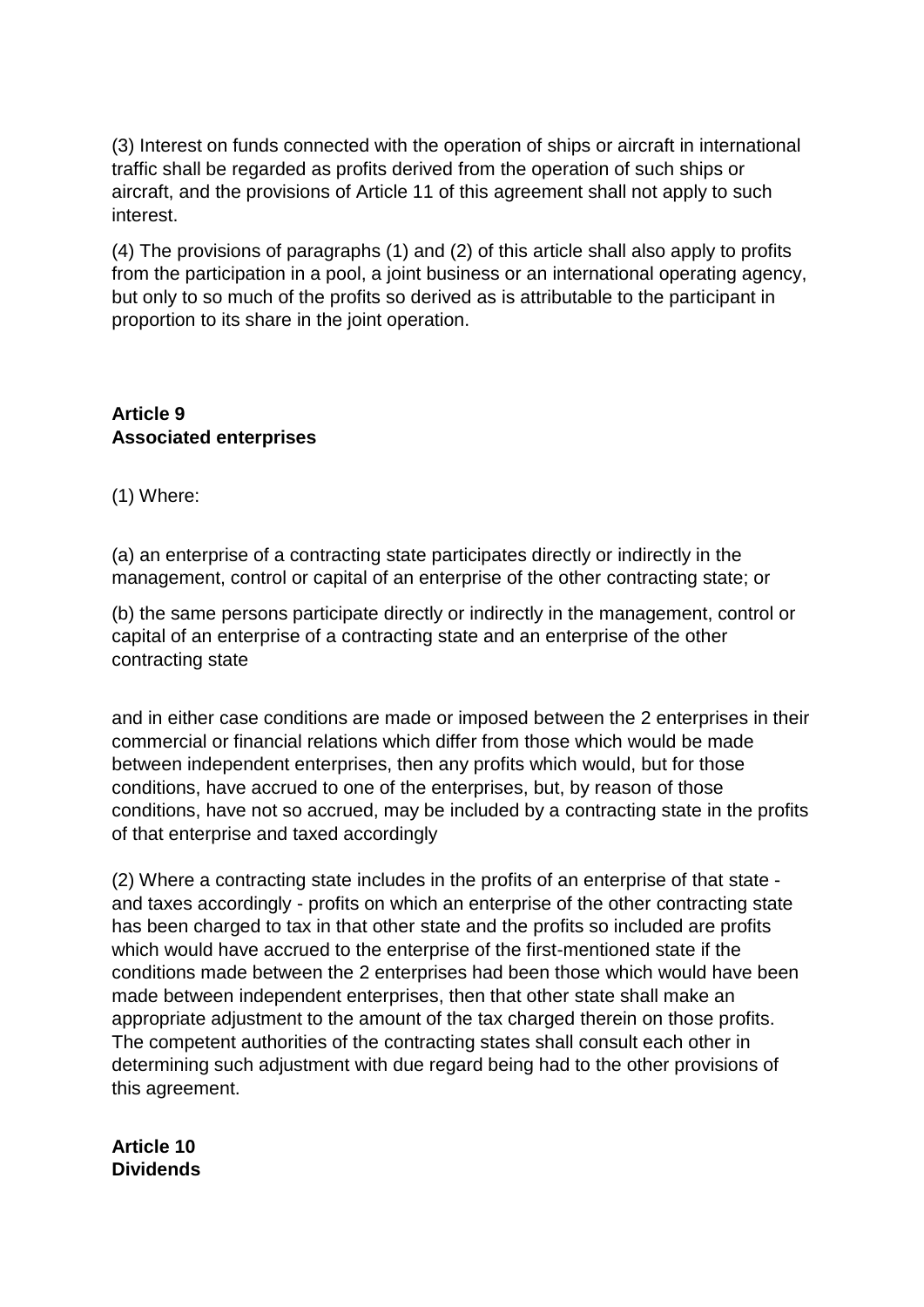(1) Subject to the provisions of paragraph 2 of this article, dividends paid by a company which is a resident of a contracting state and beneficially owned by a resident of the other contracting state shall be taxable only in that other contracting state.

#### (2) However

(a) dividends paid by a real estate investment trust which is a resident of the UK may also be taxed, according to its laws, in the UK. However, if the beneficial owner of the dividends is a resident of Singapore, the tax so charged shall not exceed 15% of the gross amount of the dividends

(b) distributions paid by a real estate investment trust which is organised in Singapore may also be taxed, according to its laws, in Singapore - however, if the beneficial owner of the distributions is a resident of the UK, the tax so charged shall not exceed 15% of the gross amount of the distributions

This paragraph and paragraph 1 shall not affect the taxation of the company or the real estate investment trust in respect of the profits out of which the dividends or distributions are paid.

(3) For the purposes of paragraph 2 of this article, a real estate investment trust means:

(a) in the case of the UK, a real estate investment trust within the meaning of Part 12 of Corporation Tax Act 2010 and a property authorised investment fund within the meaning of Part 4A of the Authorised Investment Funds (Tax) Regulations 2006 (SI 2006/964)

(b) in the case of Singapore, a trust that is constituted as a collective investment scheme authorised under section 286 of the Securities and Futures Act (Chapter 289) and listed on the Singapore Exchange, and that invests or proposes to invest in immovable property and immovable property-related assets

(4) The term 'dividends' as used in this article means income from shares, or other rights, not being debt claims, participating in profits, as well as income from other corporate rights assimilated to income from shares by the taxation laws of the state of which the company making the distribution is a resident and also includes any other item which, under the laws of the contracting state of which the company paying the dividends is a resident, is treated as a dividend or distribution of a company. For the purposes of paragraphs 5, 6 and 7 of this article, the term 'dividends' also includes distributions within the meaning of subparagraph b) of paragraph 2 of this article and reference to a company shall be read as including reference to a real estate investment trust as appropriate.

(5) The provisions of paragraphs (1) and (2) of this article shall not apply if the beneficial owner of the dividends, being a resident of a contracting state, carries on business in the other contracting state of which the company paying the dividends is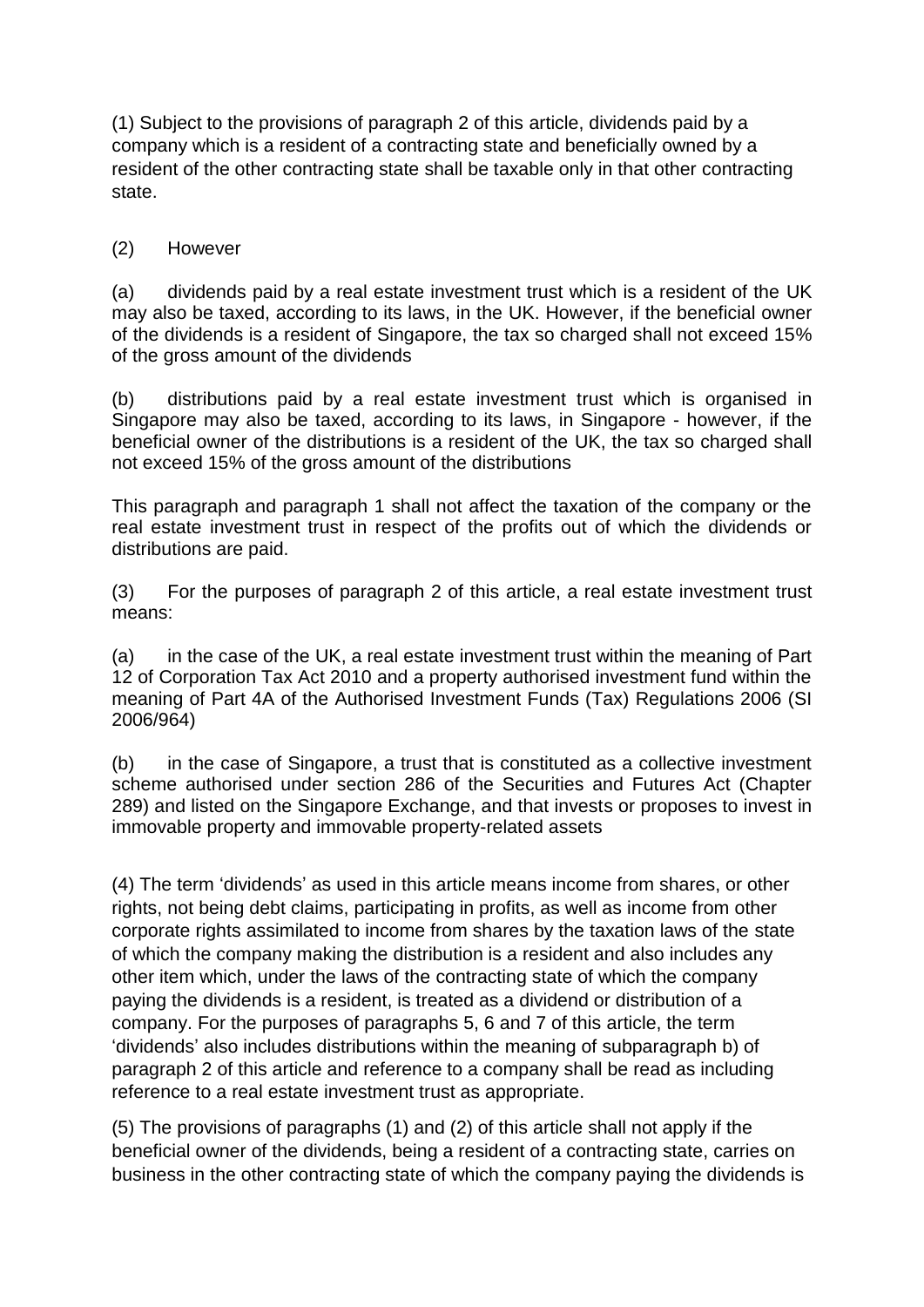a resident, through a permanent establishment situated therein, or performs in that other state independent personal services from a fixed base situated therein, and the holding in respect of which the dividends are paid is effectively connected with such permanent establishment or fixed base. In such case the provisions of Article 7 or Article 14 of this agreement, as the case may be, shall apply.

(6) Where a company which is a resident of a contracting state derives profits or income from the other contracting state, that other state may not impose any tax on the dividends paid by the company, except insofar as such dividends are paid to a resident of that other state or insofar as the holding in respect of which the dividends are paid is effectively connected with a permanent establishment or a fixed base situated in that other state, nor subject the company's undistributed profits to a tax on undistributed profits, even if the dividends paid or the undistributed profits consist wholly or partly of profits or income arising in that other state.

(7) The provisions of this article shall not apply if it was the main purpose or one of the main purposes of any person concerned with the creation or assignment of the shares or other rights in respect of which the dividend is paid to take advantage of this article by means of that creation or assignment.

(8) In the event that a resident of a contracting state is denied relief from taxation in the other contracting state by reason of the provisions of paragraph (7) of this article, the competent authority of the other contracting state shall notify the competent authority of the first-mentioned contracting state.

#### <span id="page-11-0"></span>**Article 11 Interest**

(1) Interest arising in a contracting state and paid to a resident of the other contracting state may be taxed in that other state.

(2) However, such interest may also be taxed in the contracting state in which it arises and according to the laws of that state, but if the recipient is the beneficial owner of the interest the tax so charged shall not exceed 5% of the gross amount of interest.

(3) Notwithstanding the provisions of paragraph 2 of this article, interest arising in a contracting state and paid to a resident of the other contracting state shall be taxable only in that other state if the recipient is the beneficial owner of that interest and:

- (a) is the government of the other contracting state
- (b) is a bank or similar financial institution; or
- (c) the interest is paid by a bank or similar financial institution
- (4) For the purposes of paragraph 3 of this article, the term government: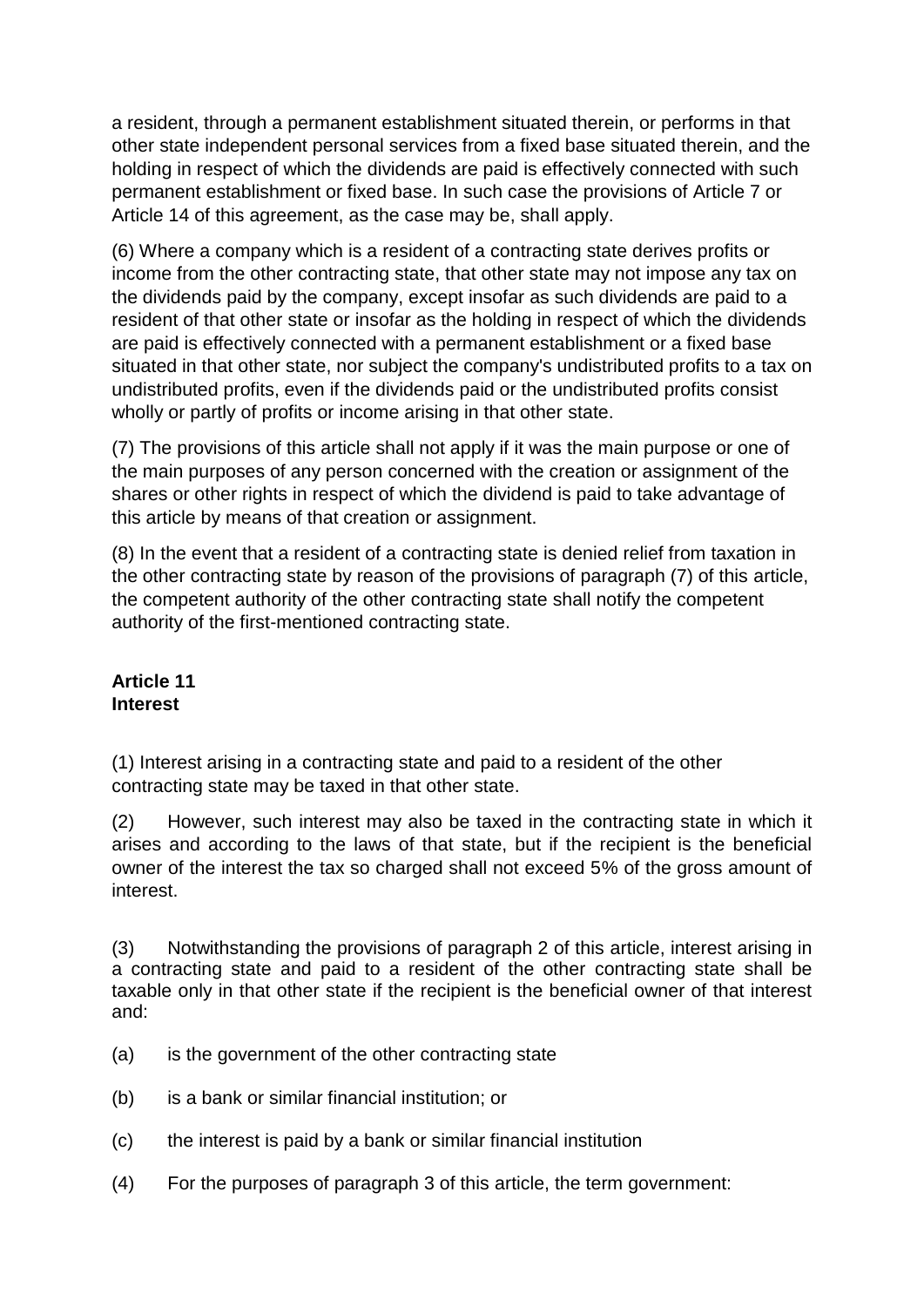(a) in the case of Singapore, means the government of Singapore and shall include:

- (i) the Monetary Authority of Singapore
- (ii) the government of Singapore Investment Corporation Pte Ltd
- (iii) a statutory body; and
- (iv) any institution wholly or mainly owned by the government of Singapore as may be agreed from time to time between the competent authorities of the contracting states
- (b) in the case of UK, means the government of the UK and shall include:
	- (i) the Bank of England
	- (ii) the UK Export Credits Guarantee Department
	- (iii) CDC Group plc
	- (iv) a statutory body; and

(v) any institution wholly or mainly owned by the government of the UK as may be agreed from time to time between the competent authorities of the contracting states

(5) The term 'interest' as used in this article means income from debt claims of every kind, whether or not secured by mortgage and whether or not carrying a right to participate in the debtor's profits, and in particular, income from government securities and income from bonds or debentures. The term interest shall not include any item which is treated as a distribution under the provisions of Article 10 of this agreement.

(6) The provisions of paragraphs (1), (2) and (3) of this article shall not apply if the beneficial owner of the interest, being a resident of a contracting state, carries on business in the other contracting state in which the interest arises, through a permanent establishment situated therein, or performs in that other state independent personal services from a fixed base situated therein, and the debt claim in respect of which the interest is paid is effectively connected with such permanent establishment or fixed base. In such case the provisions of Article 7 or Article 14 of this agreement, as the case may be, shall apply.

(7) Interest shall be deemed to arise in a contracting state when the payer is a resident of that state. Where, however, the person paying the interest, whether he is a resident of a contracting state or not, has in a contracting state a permanent establishment or a fixed base in connection with which the indebtedness on which the interest is paid was incurred, and such interest is borne by such permanent establishment or fixed base, then such interest shall be deemed to arise in the state in which the permanent establishment or fixed base is situated.

(8) Where, by reason of a special relationship between the payer and the beneficial owner or between both of them and some other person, the amount of the interest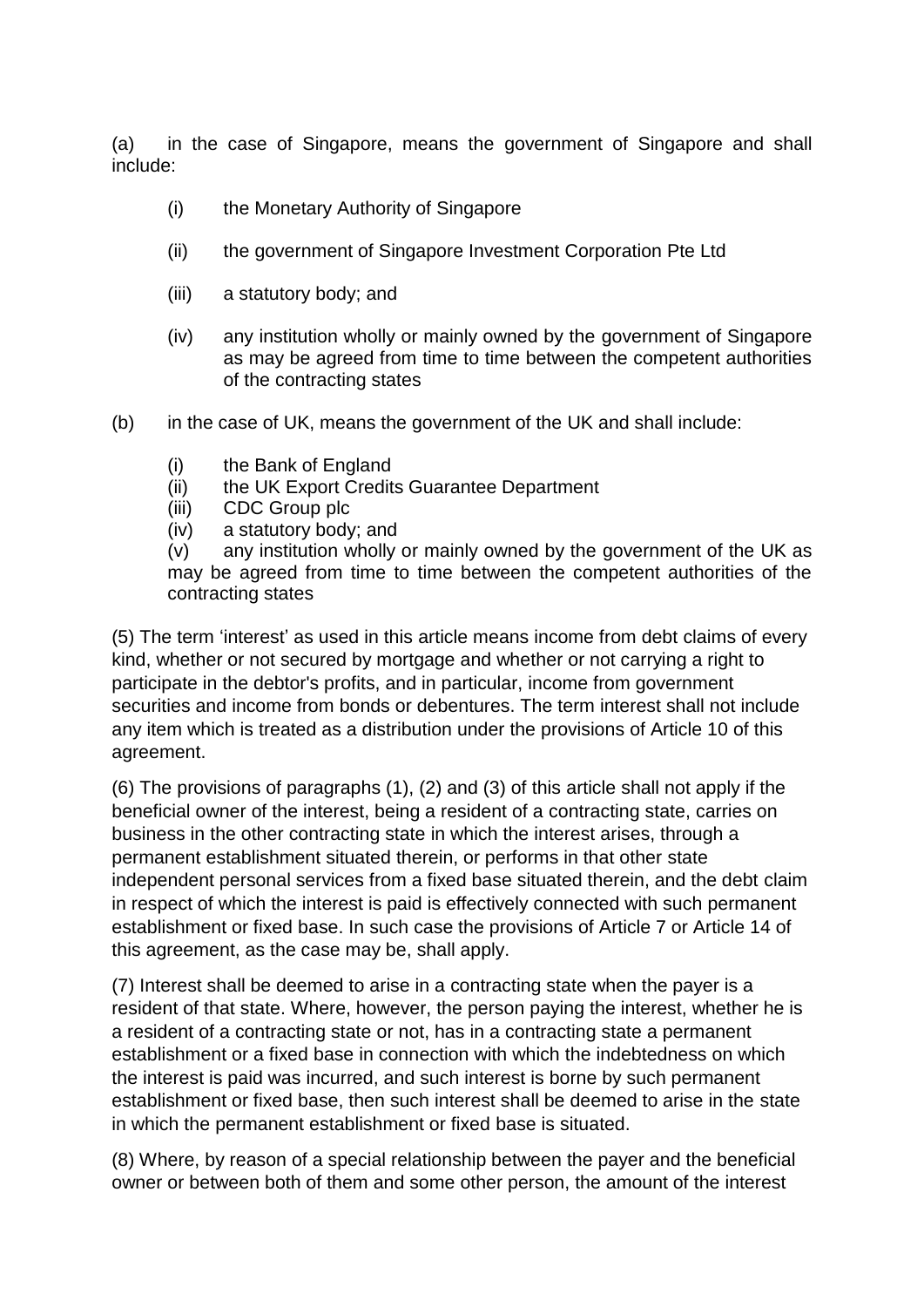paid exceeds, for whatever reason, the amount which would have been agreed upon by the payer and the beneficial owner in the absence of such relationship, the provisions of this article shall apply only to the last-mentioned amount of interest. In such case, the excess part of the payments shall remain taxable according to the laws of each contracting state, due regard being had to the other provisions of this agreement.

(9) The provisions of this article shall not apply if it was the main purpose or one of the main purposes of any person concerned with the creation or assignment of the debt claim in respect of which the interest is paid to take advantage of this article by means of that creation or assignment.

(10) In the event that a resident of a contracting state is denied relief from taxation in the other contracting state by reason of the provisions of paragraph (9) of this article, the competent authority of that other contracting state shall notify the competent authority of the first-mentioned contracting state.

#### <span id="page-13-0"></span>**Article 12 Royalties**

(1) Royalties arising in a contracting state and paid to a resident of the other contracting state may be taxed in that other state.

(2) However, such royalties may also be taxed in the contracting state in which they arise and according to the laws of that state, but if the recipient is the beneficial owner of the royalties the tax so charged shall not exceed 8% of the gross amount of the royalties.

(3) The term 'royalties' as used in this article means payments of any kind received as a consideration for the use of, or the right to use, any copyright of literary, artistic or scientific work (including cinematograph films, and films or tapes for radio or television broadcasting), any patent, trade mark, design or model, plan, secret formula or process, or for information (know-how) concerning industrial, commercial or scientific experience.

(4) (deleted)

(5) The provisions of paragraphs (1) and (2) of this article shall not apply if the beneficial owner of the royalties or of the sums derived, being a resident of a contracting state, carries on business in the other contracting state in which the royalties or the sums arise, through a permanent establishment situated therein, or performs in that other state independent personal services from a fixed base situated therein, and the right or property in respect of which the royalties are paid or the sums are derived is effectively connected with such permanent establishment or fixed base. In such case the provisions of Article 7 or Article 14 of this agreement, as the case may be, shall apply.

(6) Royalties shall be deemed to arise in a contracting state when the payer is a resident of that state. Where, however, the person paying the royalties, whether he is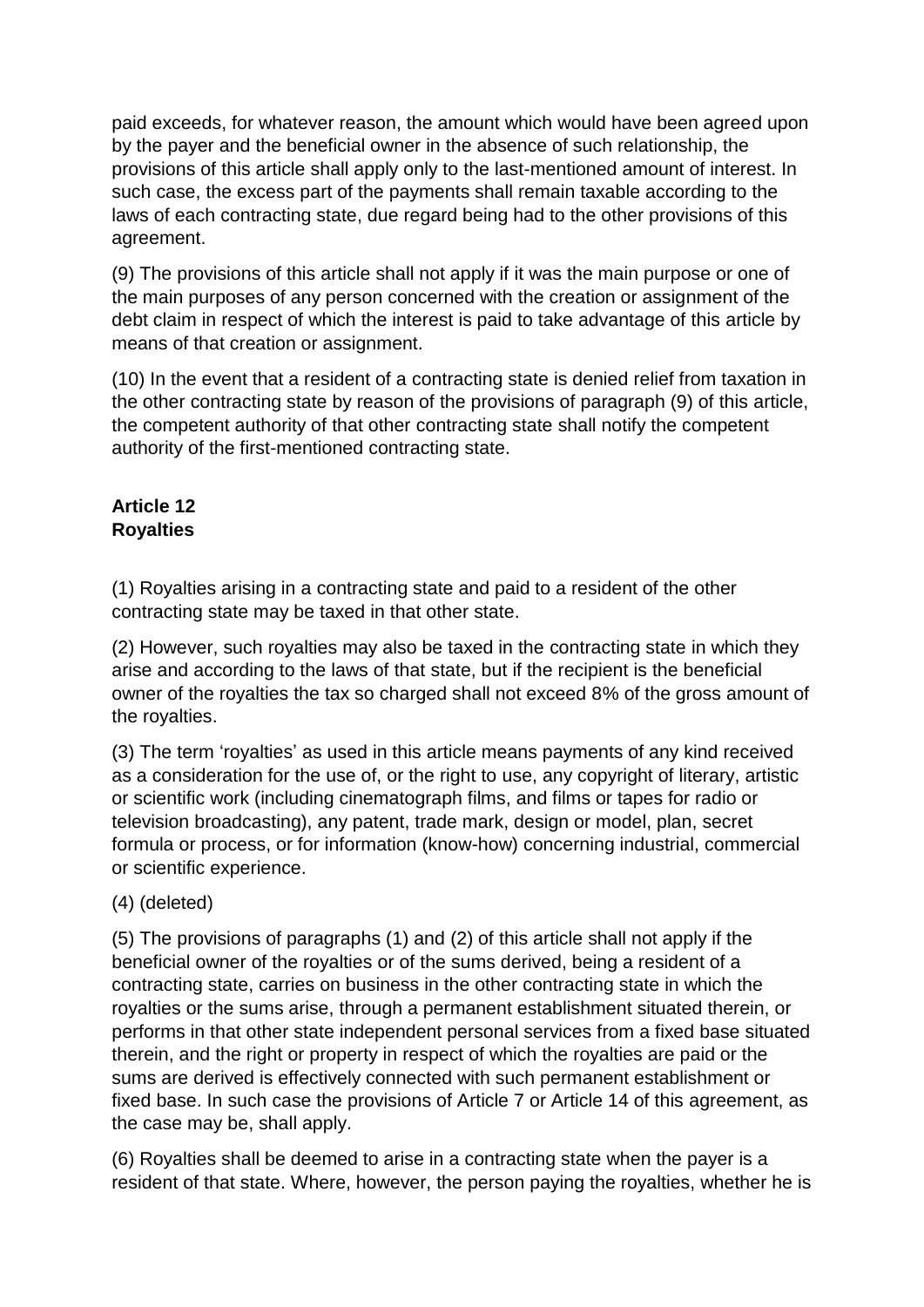a resident of a contracting state or not, has in a contracting state a permanent establishment or fixed base in connection with which the obligation to pay the royalties was incurred, and such royalties are borne by such permanent establishment or fixed base, then such royalties shall be deemed to arise in the contracting state in which the permanent establishment or fixed base is situated.

(7) Where, by reason of a special relationship between the payer and the beneficial owner or between both of them and some other person, the amount of the royalties paid exceeds, for whatever reason, the amount which would have been agreed upon by the payer and the beneficial owner in the absence of such relationship, the provisions of this article shall apply only to the last-mentioned amount. In such case, the excess part of the payments shall remain taxable according to the laws of each contracting state, due regard being had to the other provisions of this agreement.

(8) The provisions of this article shall not apply if it was the main purpose or one of the main purposes of any person concerned with the creation or assignment of the rights in respect of which the royalties are paid to take advantage of this article by means of that creation or assignment.

(9) In the event that a resident of a contracting state is denied relief from taxation in the other contracting state by reason of the provisions of paragraph (8) of this article, the competent authority of the other contracting state shall notify the competent authority of the first-mentioned contracting state.

#### <span id="page-14-0"></span>**Article 13 Capital gains**

(1) Gains derived by a resident of a contracting state from the alienation of immovable property referred to in Article 6 of this agreement and situated in the other contracting state may be taxed in that other state.

(2) Gains derived by a resident of a contracting state from the alienation of:

(a) shares, other than shares traded on a recognised Stock Exchange, deriving at least three quarters of their value directly or indirectly from immovable property situated in the other contracting state, or

(b) an interest in a partnership or trust the assets of which derive at least three quarters of their value directly or indirectly from immovable property situated in the other contracting state

may be taxed in that other state.

For the purposes of subparagraph (b) of this paragraph, assets consisting of shares referred to in subparagraph (a) of this paragraph shall be regarded as immovable property.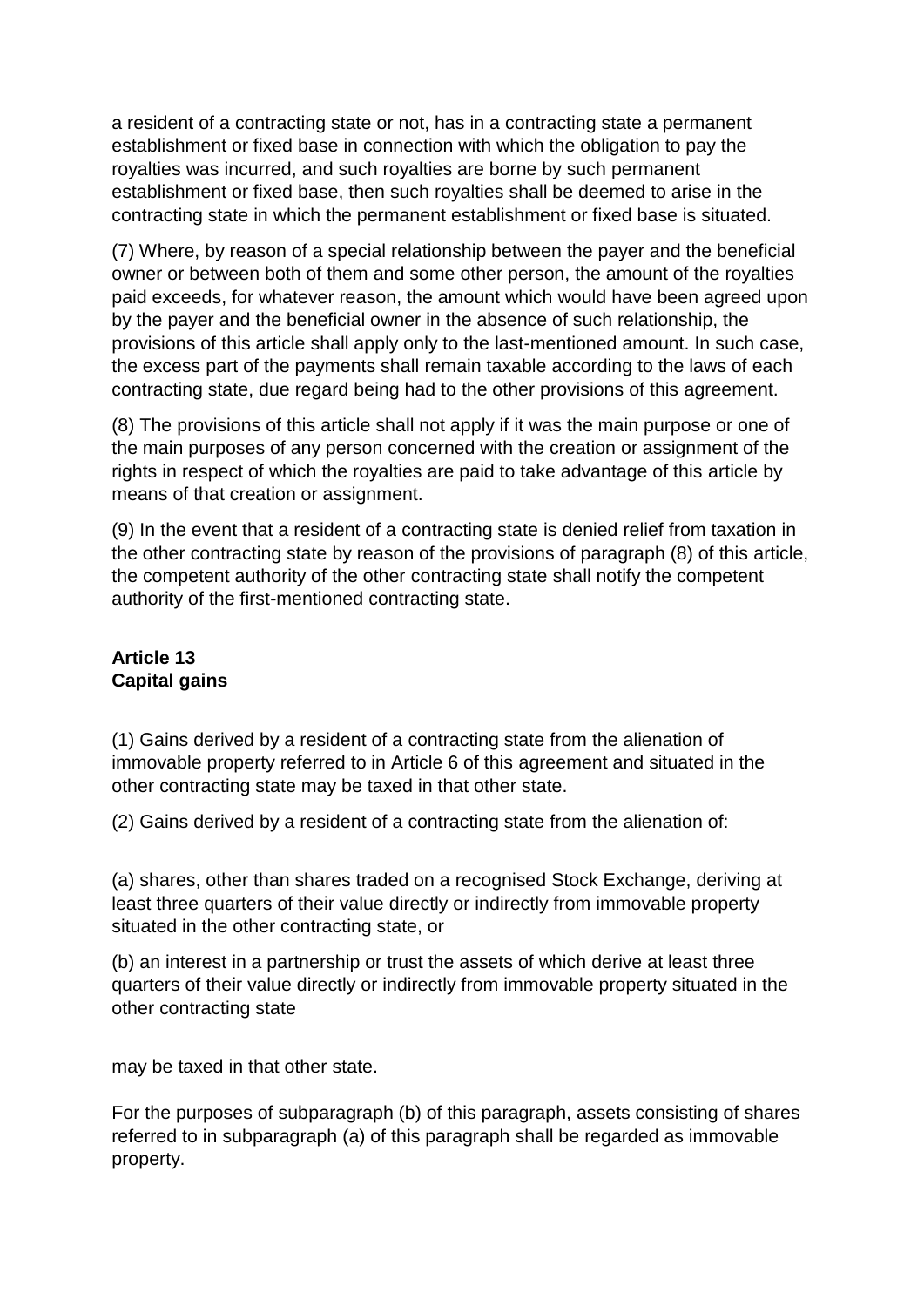(3) Gains from the alienation of movable property forming part of the business property of a permanent establishment which an enterprise of a contracting state has in the other contracting state or of movable property pertaining to a fixed base available to a resident of a contracting state in the other contracting state for the purpose of performing independent personal services, including such gains from the alienation of such a permanent establishment (alone or with the whole enterprise) or of such fixed base, may be taxed in that other state.

(4) Gains derived by a resident of a contracting state from the alienation of ships or aircraft operated in international traffic by an enterprise of that contracting state or movable property pertaining to the operation of such ships or aircraft, shall be taxable only in that contracting state.

(5) Gains from the alienation of any property other than that referred to in paragraphs (1), (2), (3) and (4) of this article shall be taxable only in the contracting state of which the alienator is a resident.

(6) The provisions of paragraph (5) of this article shall not affect the right of a contracting state to levy according to its law a tax on capital gains from the alienation of any property derived by an individual who is a national of that contracting state and who is a resident of the other contracting state and has been a resident of the first-mentioned contracting state at any time during the 5 years immediately preceding the alienation of the property.

#### <span id="page-15-0"></span>**Article 14 Independent personal services**

(1) Income derived by an individual who is a resident of a contracting state in respect of professional services or other activities of an independent character shall be taxable only in that state except in the following circumstances when such income may also be taxed in the other contracting state:

(a) if he has a fixed base regularly available to him in the other state for the purpose of performing his activities; in that case, only so much of the income as is attributable to that fixed base may be taxed in that other state; or

(b) if his stay in the other state is for a period or periods exceeding in the aggregate 183 days in the fiscal year concerned; in that case, only so much of the income as is derived from his activities performed in that other state may be taxed in that other state

provided that the provisions of subparagraph (b) shall cease to have effect for any fiscal year beginning after 5 years from the date on which the Second Protocol first had effect.

(2) The term 'professional services' includes especially independent scientific, literary, artistic, educational or teaching activities as well as the independent activities of physicians, lawyers, engineers, architects, dentists and accountants.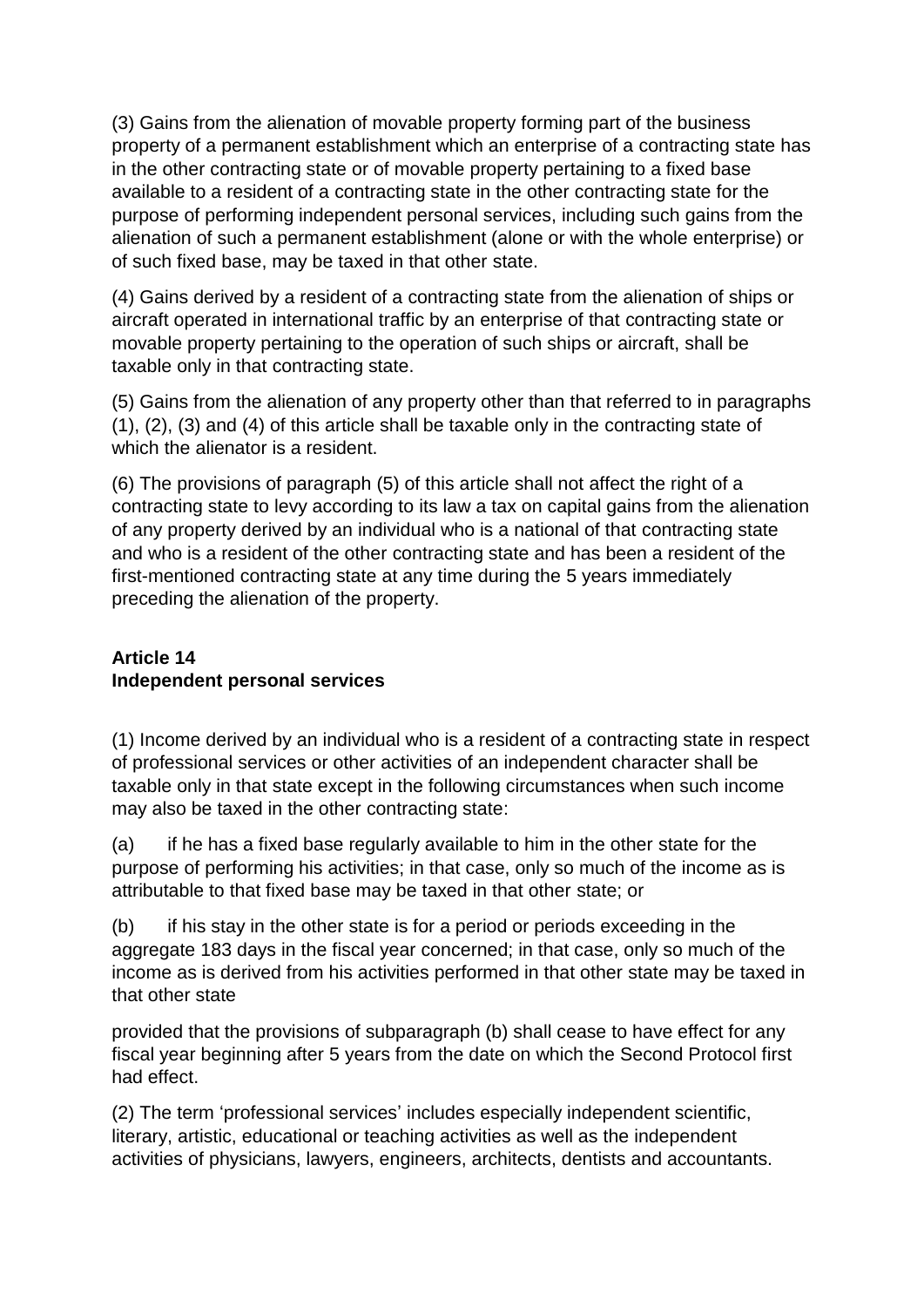#### <span id="page-16-0"></span>**Article 15 Dependent personal services**

(1) Subject to the provisions of Articles 16, 18 and 19 of this agreement, salaries, wages and other similar remuneration derived by a resident of a contracting state in respect of an employment shall be taxable only in that state unless the employment is exercised in the other contracting state. If the employment is so exercised, such remuneration as is derived therefrom may be taxed in that other state.

(2) Notwithstanding the provisions of paragraph (1) of this article, remuneration derived by a resident of a contracting state in respect of an employment exercised in the other contracting state shall be taxable only in the first-mentioned state if:

(a) the recipient is present in the other state for a period or periods not exceeding in the aggregate 183 days in any 12-month period commencing or ending in the fiscal year concerned; and

(b) the services are performed for or on behalf of a person who is a resident of the first-mentioned contracting state; and

(c) the remuneration is subject to tax in the first-mentioned contracting state; and

(d) the remuneration is not directly deductible from the profits for tax purposes of a permanent establishment or a fixed base in the other contracting state

(3) Notwithstanding the preceding provisions of this article, remuneration derived in respect of an employment exercised aboard a ship or aircraft operated in international traffic by an enterprise of a contracting state may be taxed in that state.

## <span id="page-16-1"></span>**Article 16 Directors' fees**

Directors' fees and other similar payments derived by a resident of a contracting state in his capacity as a member of the board of directors of a company which is a resident of the other contracting state may be taxed in that other state.

# <span id="page-16-2"></span>**Article 17 Artistes and sportsmen**

(1) Notwithstanding the provisions of Article 14 and Article 15 of this agreement, income derived by a resident of a contracting state as an entertainer, such as a theatre, motion picture, radio or television artiste, or a musician, or as a sportsman, from his personal activities as such exercised in the other contracting state, may be taxed in that other state.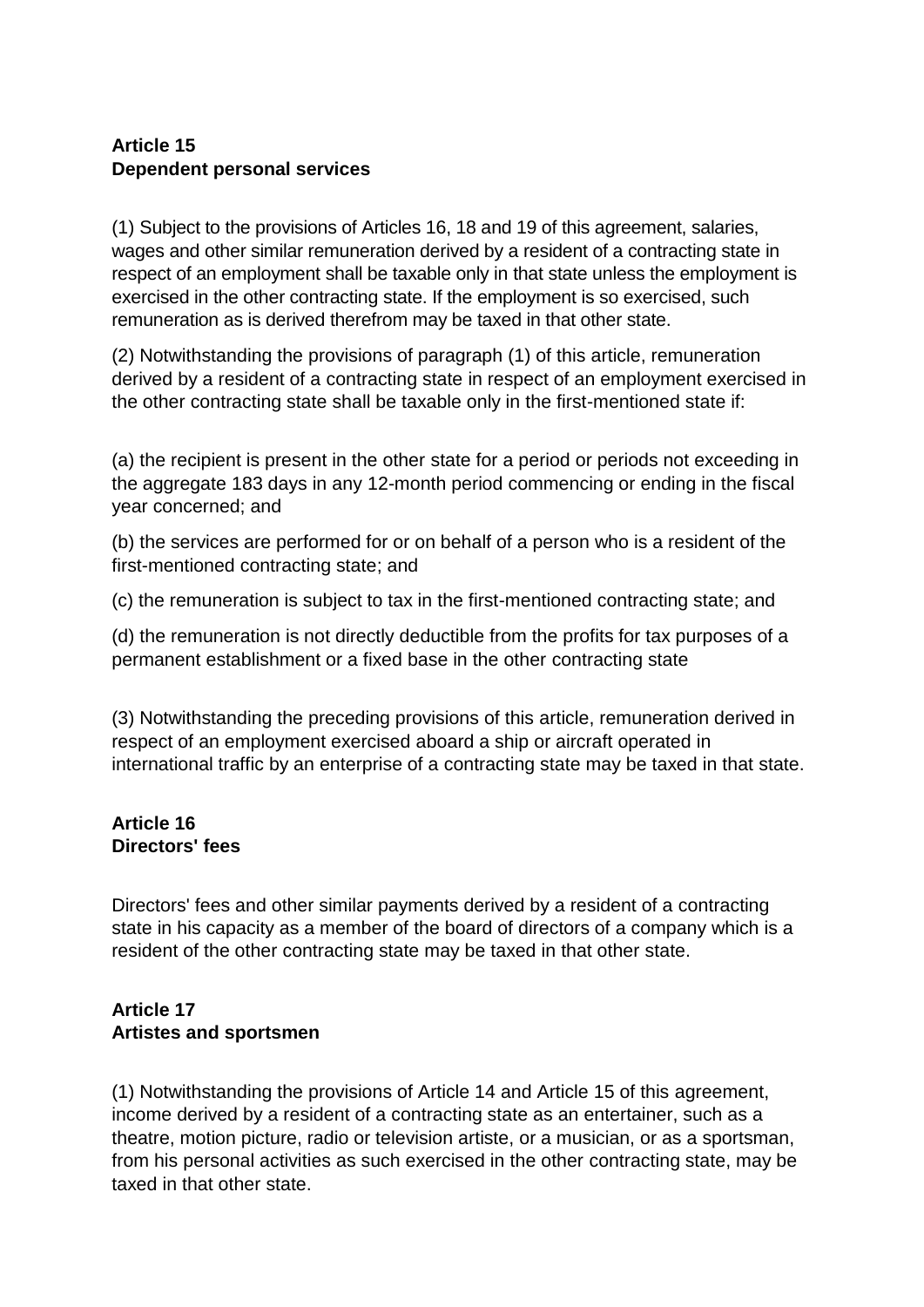(2) Where income in respect of or in connection with personal activities exercised by an entertainer or a sportsman accrues not to the entertainer or sportsman himself but to another person, that income may, notwithstanding the provisions of Articles 7, 14 and 15 of this agreement, be taxed in the contracting state in which the activities of the entertainer or sportsman are exercised.

(3) Notwithstanding the provisions of paragraphs (1) and (2) of this article, income derived from activities as defined in paragraph (1) performed in a contracting state by entertainers or sportsmen shall be exempt from tax in the contracting state in which those activities are exercised if the visit to that contracting state is wholly or substantially supported by public funds of the government, a political subdivision, a local authority or a statutory body of the other contracting state.

#### <span id="page-17-0"></span>**Article 18 Pensions**

(1) Subject to the provisions of paragraph (2) of Article 19 of this agreement:

(a) pensions and other similar remuneration paid in consideration of past employment or self-employment

(b) any payments made under the social security legislation of either contracting state, and

(c) any annuity paid

to an individual who is a resident of a contracting state, and is subject to tax in respect thereof in that state, shall be taxable only in that state.

(2) The term 'annuity' means a stated sum payable to an individual periodically at stated times during his life or during a specified or ascertainable period of time under an obligation to make the payments in return for adequate and full consideration in money or money's worth.

#### <span id="page-17-1"></span>**Article 19 Government service**

(1)

(a) Salaries, wages and other similar remuneration, other than a pension, paid by a contracting state or a political subdivision or a local authority or a statutory body thereof to an individual in respect of services rendered to that state, subdivision, authority or body shall be taxable only in that state.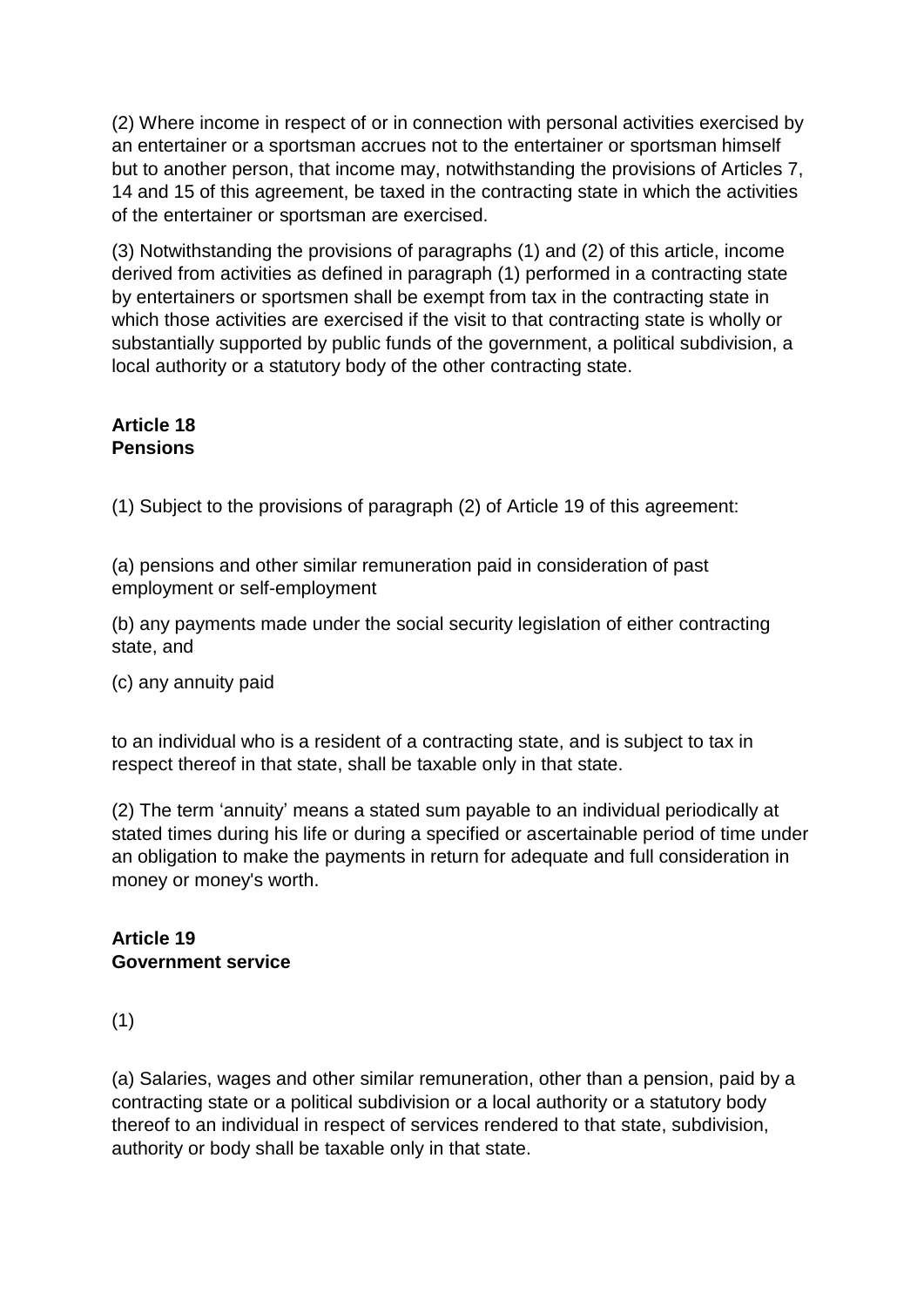(b) Notwithstanding the provisions of subparagraph (a) of this paragraph, such salaries, wages and other similar remuneration shall be taxable only in the other contracting state if the services are rendered in that state and the individual is a resident of that state who:

(i) is a national of that state; or

(ii) did not become a resident of that state solely for the purpose of rendering the services

(2)

(a) Any pension paid by, or out of funds created by, a contracting state or a political subdivision or a local authority or a statutory body thereof to an individual in respect of services rendered to that state, subdivision, authority or body shall be taxable only in that state.

(b) Notwithstanding the provisions of subparagraph (a) of this paragraph, such pension shall be taxable only in the other contracting state if the individual is a resident of and a national of that state.

(3) The provisions of Articles 15, 16 and 18 of this agreement shall apply to salaries, wages and other similar remuneration, and to pensions, in respect of services rendered in connection with a business carried on by a contracting state or a political subdivision or a local authority or a statutory body thereof.

## <span id="page-18-0"></span>**Article 20 Students and trainees**

Payments which a student or business apprentice who is or was immediately before visiting a contracting state a resident of the other contracting state and who is present in the first-mentioned state solely for the purpose of his education or training receives for the purpose of his maintenance, education or training shall not be taxed in that state, provided that such payments arise from sources outside that state.

#### <span id="page-18-1"></span>**Article 21 Teachers**

(deleted)

<span id="page-18-2"></span>**Article 22 Other income**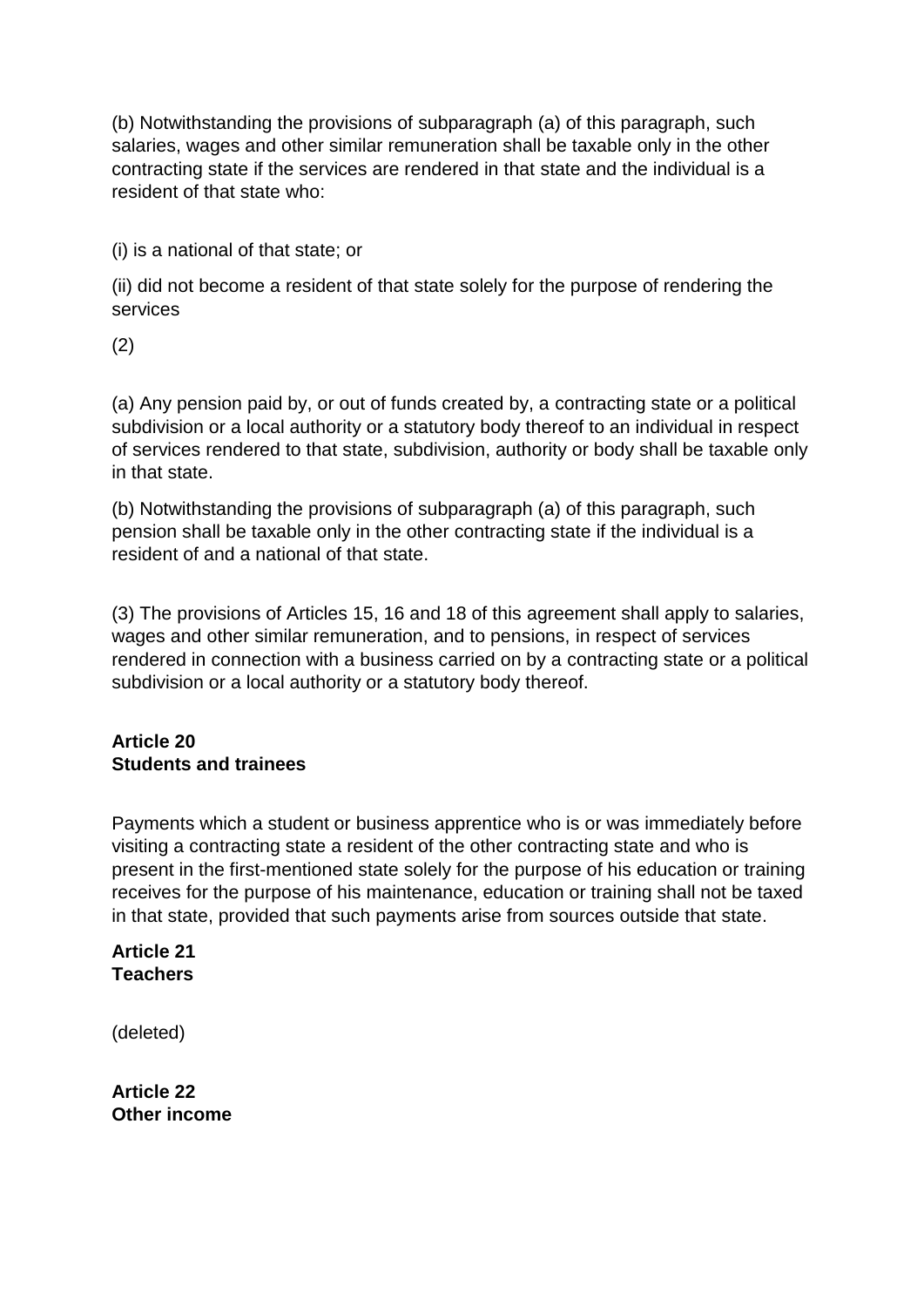(1) Items of income of a resident of a contracting state, wherever arising, not dealt with in the foregoing articles of this agreement, shall be taxable only in that state.

(2) The provisions of paragraph (1) of this article shall not apply to income, other than income from immovable property as defined in paragraph (2) of Article 6 of this agreement, if the recipient of such income, being a resident of a contracting state, carries on business in the other contracting state through a permanent establishment situated therein, or performs in that other state independent personal services from a fixed base situated therein, and the right or property in respect of which the income is paid is effectively connected with such permanent establishment or fixed base. In such case the provisions of Article 7 or Article 14 of this agreement, as the case may be, shall apply.

(3) Notwithstanding the provisions of paragraph 1 of this article, where an amount of income is paid to a resident of Singapore out of income received by trustees or personal representatives who are residents of the UK, that amount shall be treated as arising from the same sources, and in the same proportions, as the income received by the trustees or personal representatives out of which that amount is paid. Any tax paid by the trustees or personal representatives in respect of the income paid to the beneficiary shall be treated as if it had been paid by the beneficiary.

(4) Notwithstanding the provisions of paragraph 1 of this article, withdrawals made by a resident of the UK from his Supplementary Retirement Scheme account under section 10L of the Singapore Income Tax Act (Chapter 134)(revised edition 2008) may be taxed in Singapore.

#### <span id="page-19-0"></span>**Article 23 Elimination of double taxation**

(1) Subject to the provisions of the law of the UK regarding the allowance as a credit against UK tax of tax payable in a territory outside the UK or, as the case may be, regarding the exemption from UK tax of a dividend arising in a territory outside the UK (which shall not affect the general principle hereof):

(a) Singapore tax payable under the laws of Singapore and in accordance with this agreement, whether directly or by deduction, on profits, income or chargeable gains from sources within Singapore (excluding in the case of a dividend tax payable in respect of the profits out of which the dividend is paid) shall be allowed as a credit against any UK tax computed by reference to the same profits, income or chargeable gains by reference to which the Singapore tax is computed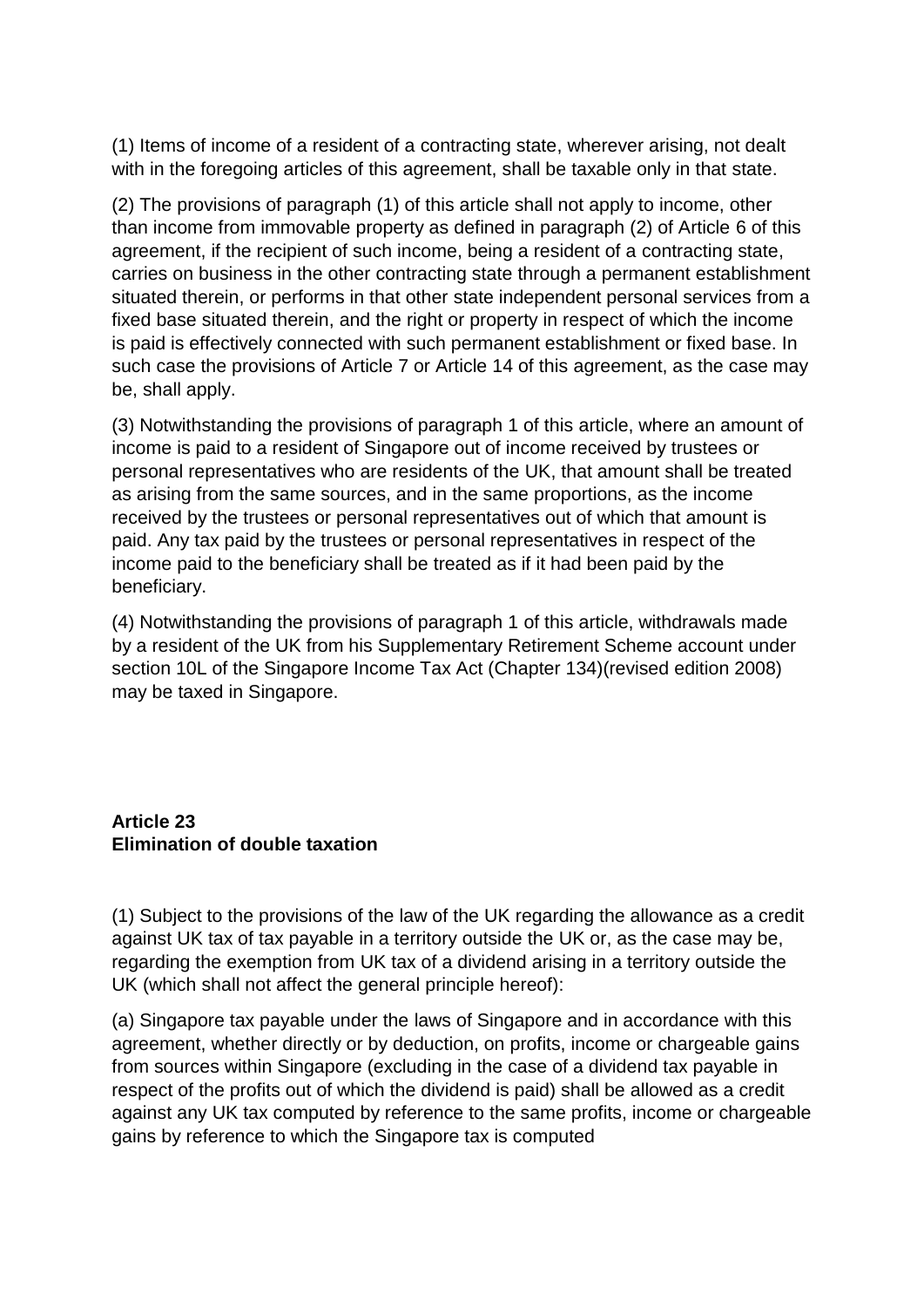(b) a dividend which is paid by a company which is a resident of Singapore to a company which is a resident of the UK shall be exempted from UK tax, when the conditions for exemption under the law of the UK are met

(c) in the case of a dividend not exempted from tax under subparagraph (b) above (because the conditions for exemption under the law of the UK are not met) which is paid by a company which is a resident of Singapore to a company which is a resident of the UK and which controls directly or indirectly at least 10% of the voting power in the company paying the dividend, the credit mentioned in subparagraph (a) above shall also take into account the Singapore tax payable by the company in respect of its profits out of which such dividend is paid

- (2) In Singapore, double taxation shall be avoided as follows:
- (a) Where a resident of Singapore derives income from the UK which, in accordance with the provisions of this agreement, may be taxed in the UK, Singapore shall, subject to its laws regarding the allowance as a credit against Singapore tax of tax payable in any country other than Singapore, allow the UK tax paid, whether directly or by deduction, as a credit against the Singapore tax payable on the income of that resident. Where such income is a dividend paid by a company which is a resident of the UK to a resident of Singapore which is a company owning directly or indirectly not less than 10% of the share capital of the firstmentioned company, the credit shall take into account the UK tax paid by that company on the portion of its profits out of which the dividend is paid*.*
- (b) Where a resident of Singapore derives income from the UK, Singapore shall, subject to the conditions for exemption of income received from outside Singapore provided for in the Singapore Income Tax Act being satisfied, exempt such income from tax in Singapore.

(3) For the purposes of paragraphs (1) and (2) of this article, profits, income and capital gains owned by a resident of a contracting state which may be taxed in the other contracting state in accordance with this agreement shall be deemed to arise from sources in that other contracting state.

<span id="page-20-0"></span>**Article 24 Limitation of relief**

(deleted)

#### <span id="page-20-1"></span>**Article 25 Non-discrimination**

(1) Nationals of a contracting state shall not be subjected in the other contracting state to any taxation or any requirement connected therewith, which is other or more burdensome than the taxation and connected requirements to which nationals of that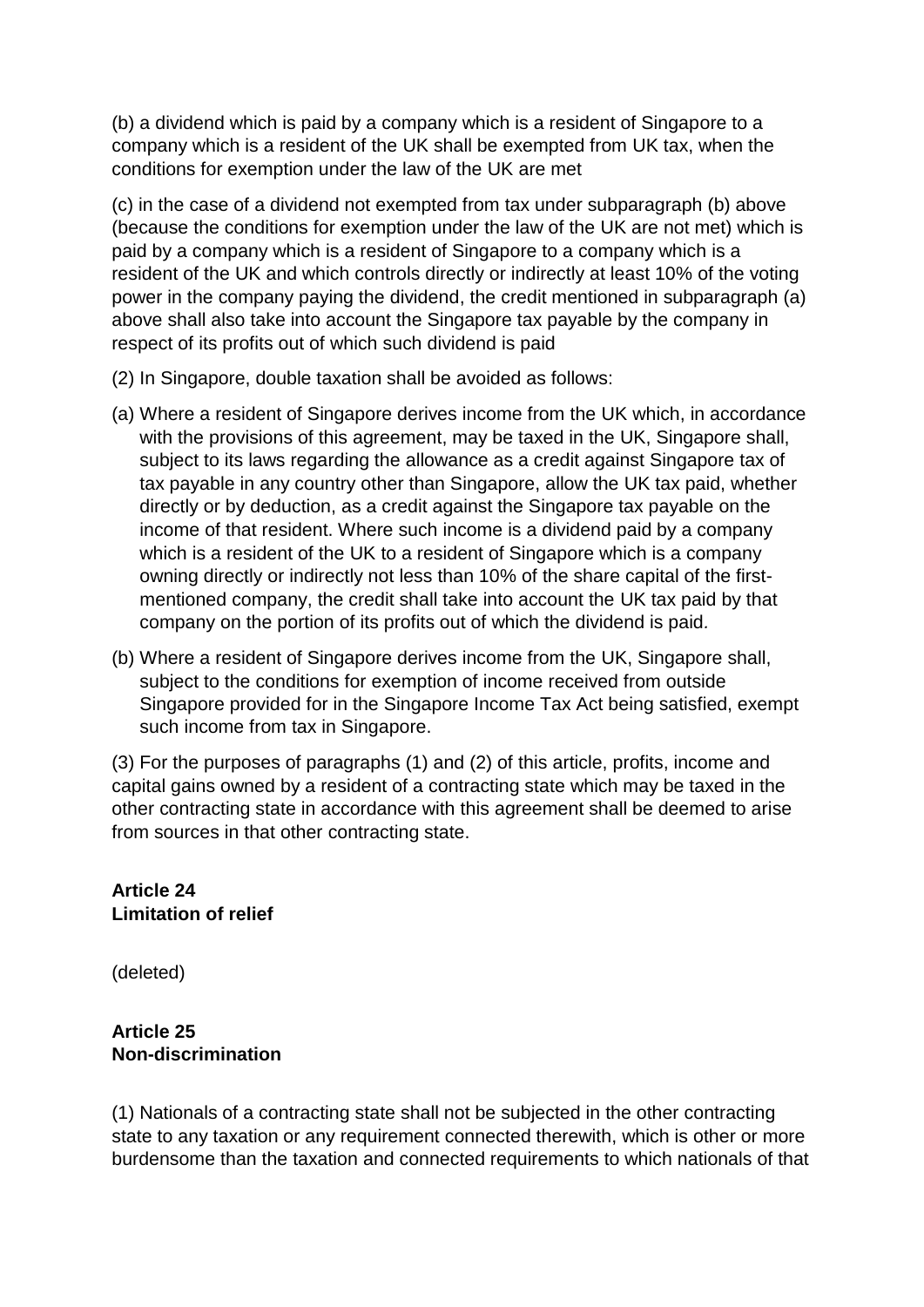other state in the same circumstances, in particular with respect to residence, are or may be subjected.

(2) The taxation on a permanent establishment which an enterprise of a contracting state has in the other contracting state shall not be less favourably levied in that other state than the taxation levied on enterprises of that other state carrying on the same activities.

(3) Enterprises of a contracting state, the capital of which is wholly or partly owned or controlled, directly or indirectly, by one or more residents of the other contracting state, shall not be subjected in the first-mentioned state to any taxation or any requirement connected therewith which is other or more burdensome than the taxation and connected requirements to which other similar enterprises of the firstmentioned state are or may be subjected. They may also consult together for the elimination of double taxation in cases not provided for in the agreement.

(4) Nothing in this article shall be construed as obliging a contracting state to grant to:

(a) individual residents of the other contracting state any personal allowances, reliefs and reductions for tax purposes on account of civil status or family responsibilities which it grants to its own residents; or

(b) nationals of the other contracting state those personal allowances, reliefs and reductions for tax purposes which it grants to its own nationals who are not resident in that contracting state or to such other persons as may be specified in the taxation laws of that contracting state

(5) Where a contracting state grants tax incentives exclusively to its nationals designed to promote economic or social development in accordance with its national policy and criteria that limitation shall not be construed as discrimination under this article.

(6) The provisions of this article shall apply to the taxes which are the subject of this agreement.

# <span id="page-21-0"></span>**Article 26 Mutual agreement procedure**

(1) Where a resident of a contracting state considers that the actions of one or both of the contracting states result or will result for him in taxation not in accordance with the provisions of this agreement, he may, irrespective of the remedies provided by the domestic law of those states, present his case to the competent authority of the contracting state of which he is a resident or, if his case comes under paragraph (1) of Article 25 of this agreement, to that of the contracting state of which he is a national.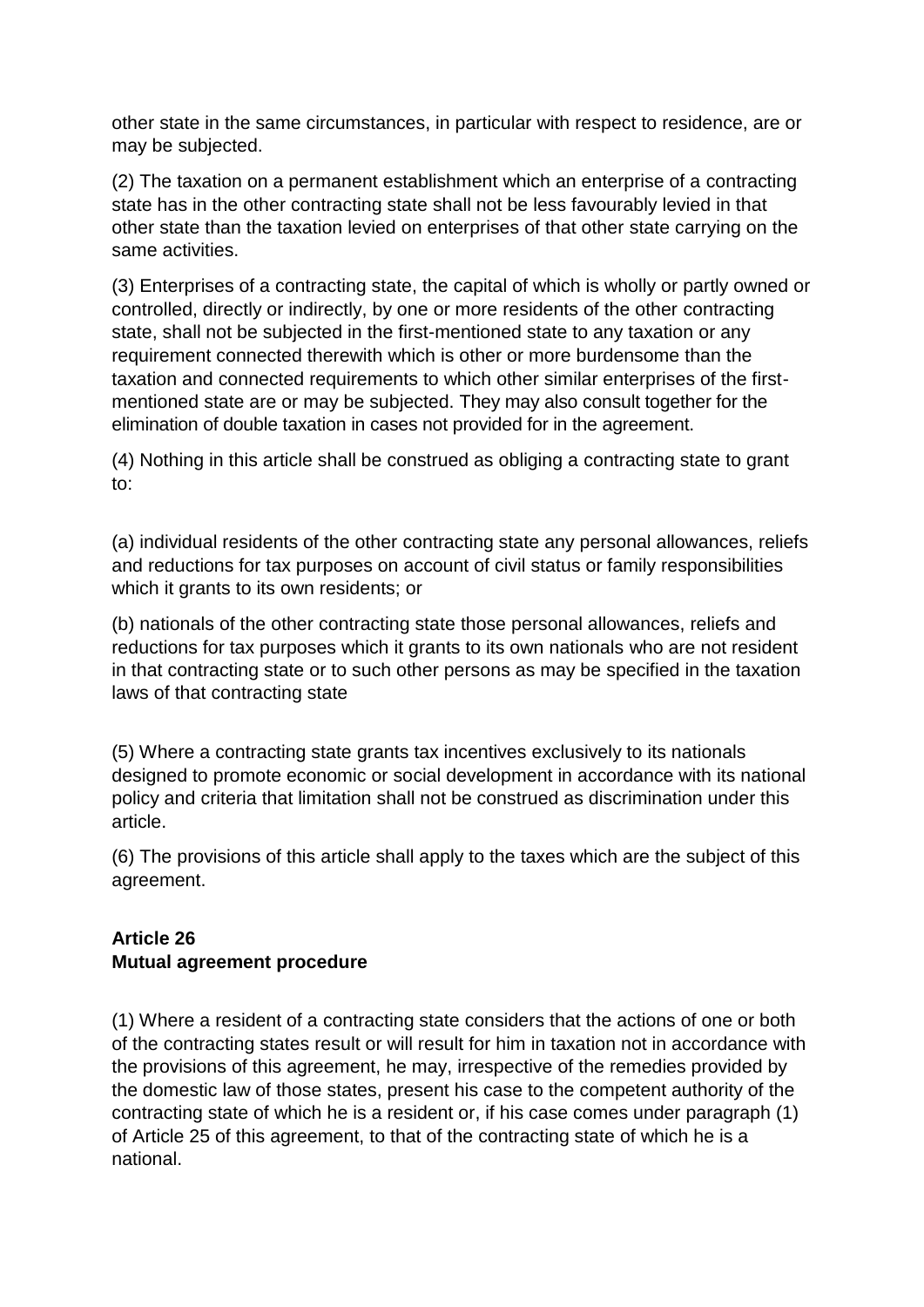(2) The competent authority shall endeavour, if the objection appears to it to be justified and if it is not itself able to arrive at a satisfactory solution, to resolve the case by mutual agreement with the competent authority of the other contracting state, with a view to the avoidance of taxation not in accordance with the agreement.

(3) The competent authorities of the contracting states shall endeavour to resolve by mutual agreement any difficulties or doubts arising as to the interpretation or application of the agreement. They may also consult together for the elimination of double taxation in cases not provided for in the agreement.

(4) The competent authorities of the contracting state may communicate with each other directly for the purpose of reaching an agreement in the sense of the preceding paragraphs.

#### <span id="page-22-0"></span>**Article 27 Exchange of information**

(1) The competent authorities of the contracting states shall exchange such information as is foreseeably relevant for carrying out the provisions of this agreement or to the administration or enforcement of the domestic laws concerning taxes of every kind and description imposed on behalf of the contracting states, or of their political subdivisions or local authorities, insofar as the taxation thereunder is not contrary to the agreement. The exchange of information is not restricted by Articles 1 and 2.

2. Any information received under paragraph 1 by a contracting state shall be treated as secret in the same manner as information obtained under the domestic laws of that state and shall be disclosed only to persons or authorities (including courts and administrative bodies) concerned with the assessment or collection of, the enforcement or prosecution in respect of, the determination of appeals in relation to the taxes referred to in paragraph 1, or the oversight of the above. Such persons or authorities shall use the information only for such purposes. They may disclose the information in public court proceedings or in judicial decisions.

3. In no case shall the provisions of paragraphs 1 and 2 be construed so as to impose on a contracting state the obligation:

- (a) to carry out administrative measures at variance with the laws and administrative practice of that or of the other contracting state
- (b) to supply information which is not obtainable under the laws or in the normal course of the administration of that or of the other contracting state
- (c) to supply information which would disclose any trade, business, industrial, commercial or professional secret or trade process, or information, the disclosure of which would be contrary to public policy

4. If information is requested by a contracting state in accordance with the provisions of this article, the other contracting state shall use its information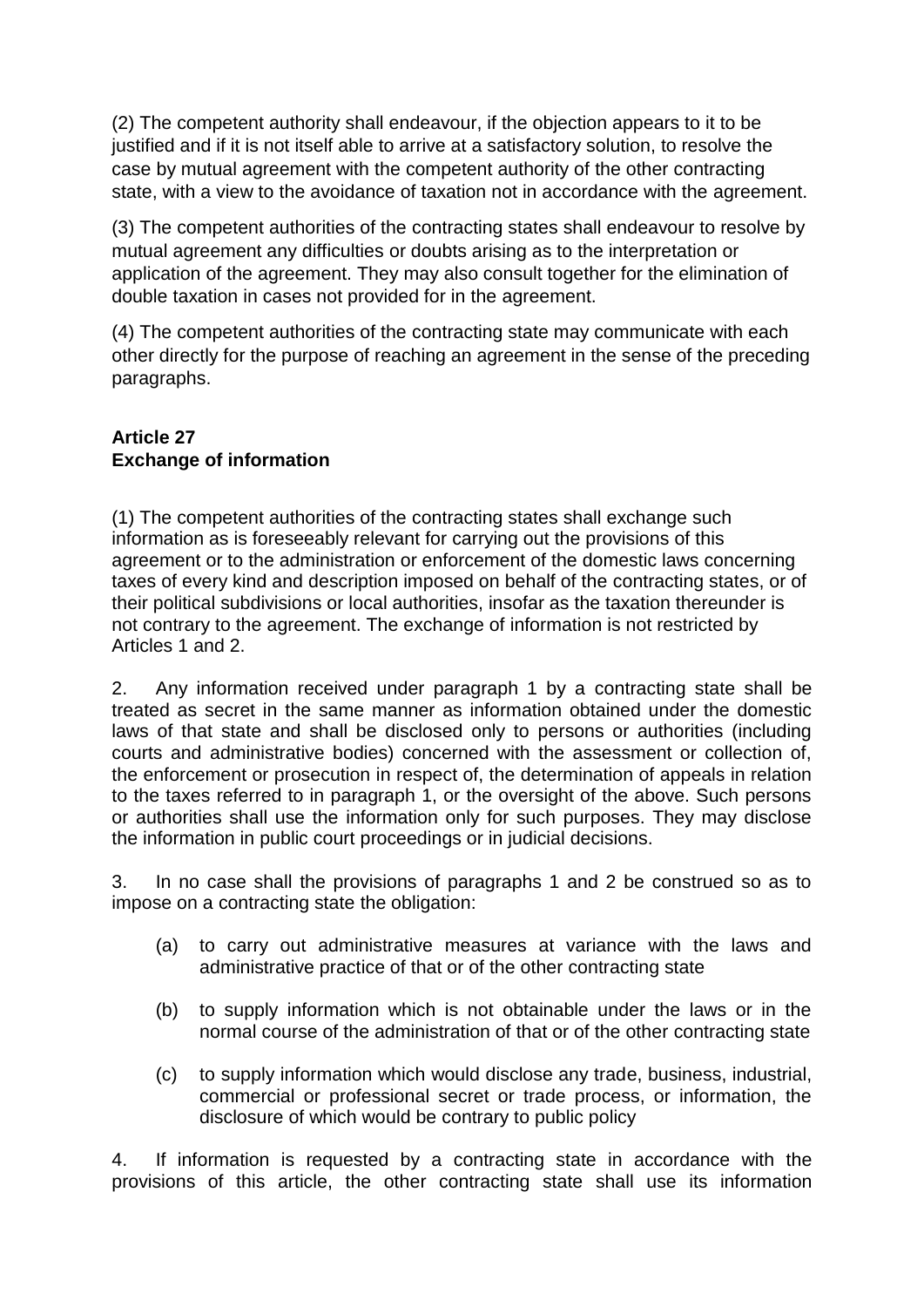gathering measures to obtain the requested information, even though that other state may not need such information for its own tax purposes. The obligation contained in the preceding sentence is subject to the limitations of paragraph 3 of this article but in no case shall such limitations be construed to permit a contracting state to decline to supply information solely because it has no domestic interest in such information.

5. In no case shall the provisions of paragraph 3 be construed to permit a contracting state to decline to supply information solely because the information is held by a bank, other financial institution, nominee or person acting in an agency or a fiduciary capacity or because it relates to ownership interests in a person.

## <span id="page-23-0"></span>**Article 28 Members of diplomatic or permanent missions and consular posts**

(1) Nothing in this agreement shall affect the fiscal privileges of members of diplomatic or permanent missions or consular posts under the general rules of international law or under the provisions of special agreements.

(2) Notwithstanding the provisions of paragraph (1) of Article 4 of this agreement, an individual who is a member of a diplomatic or permanent mission or consular post of a contracting state or of any third state which is situated in the other contracting state or who is an official of an international organisation, and any member of the family of such an individual, shall not be deemed to be a resident of the other state for the purposes of this agreement if he is subject to tax on income or capital gains in that other state only if he derives income or capital gains from sources therein.

#### <span id="page-23-1"></span>**Article 29 Entry into force**

(1) Each of the contracting states shall notify to the other the completion of the procedures required by its law for the bringing into force of this agreement. This agreement shall enter into force on the date of the later of these notifications and shall thereupon have effect:

(a) in the UK:

(i) in respect of Income Tax and Capital Gains Tax, for any year of assessment beginning on or after 6 April in the calendar year next following that in which the agreement enters into force

(ii) in respect of Corporation Tax, for any financial year beginning on or after 1 April in the calendar year next following that in which the agreement enters into force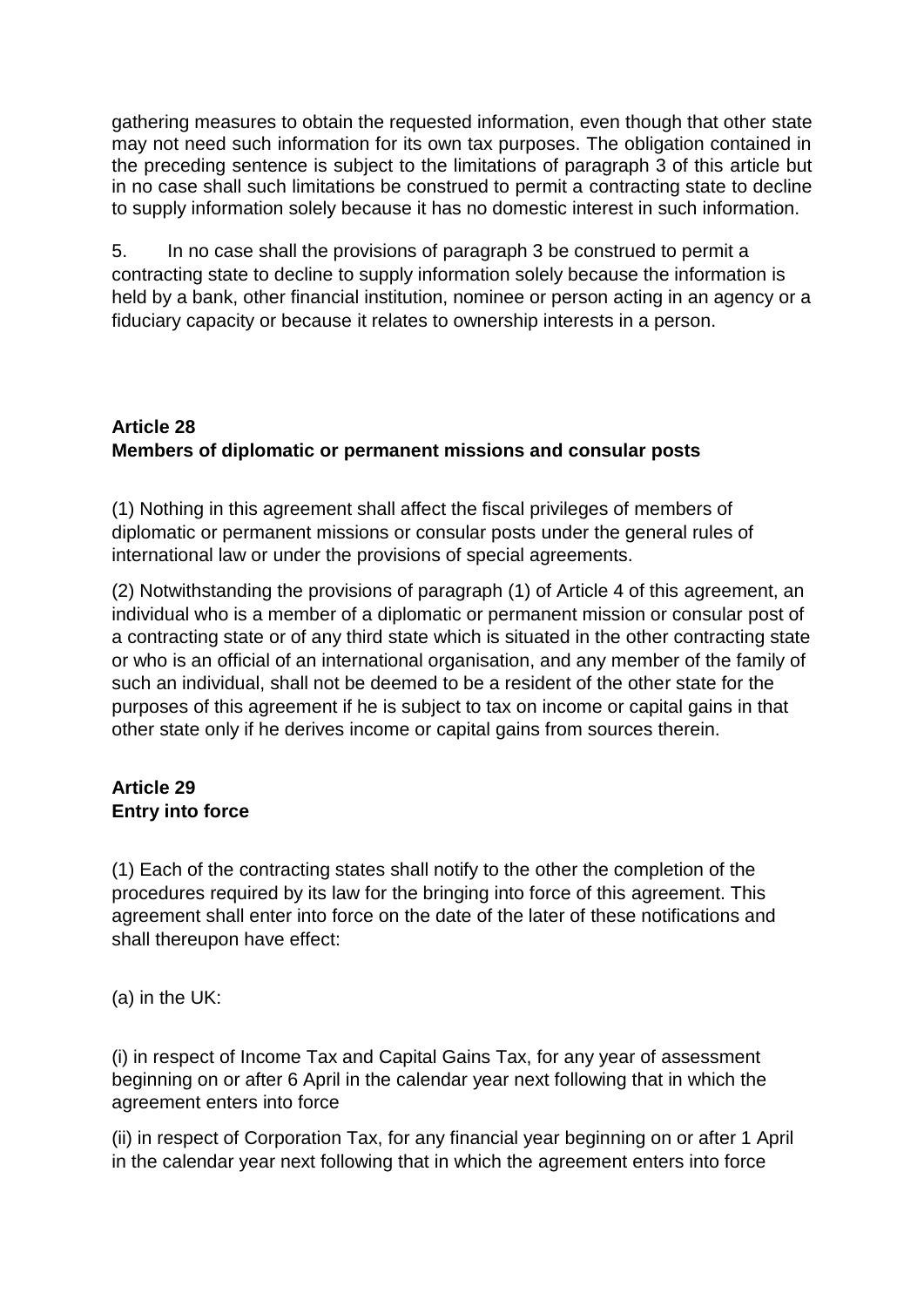(b) in Singapore:

in respect of Singapore tax for any year of assessment beginning on or after 1 January in the second calendar year following that in which the agreement enters into force.

(2) The Agreement between the government of the Republic of Singapore and the Government of the UK of Great Britain and Northern Ireland for the Avoidance of Double Taxation and the Prevention of Fiscal Evasion with respect of Taxes on Income signed at Singapore on 1 December 1966 as amended by the Protocol signed at London on 21 July 1975 (hereinafter referred to as the 1966 Agreement) shall terminate and cease to be effective from the date upon which this agreement has effect in respect of the taxes to which this agreement applies in accordance with the provisions of paragraph (1) of this article.

#### <span id="page-24-0"></span>**Article 30 Termination**

This agreement shall remain in force until terminated by one of the contracting states. Either contracting state may terminate the agreement, through diplomatic channels, by giving notice of termination at least 6 months before the end of any calendar year beginning after the expiry of five years from the date of entry into force of the agreement. In such event, the agreement shall cease to have effect:

(a) in the UK:

(i) in respect of Income Tax and Capital Gains Tax, for any year of assessment beginning on or after 6 April in the calendar year next following that in which the notice is given

(ii) in respect of Corporation Tax, for any financial year beginning on or after 1 April in the calendar year next following that in which the notice is given

(b) in Singapore:

in respect of Singapore tax for any year of assessment beginning on or after 1 January in the second calendar year following that in which the notice is given.

In witness whereof the undersigned, duly authorised thereto by their respective governments, have signed this agreement.

Done in duplicate at Singapore this 12 day of February 1997.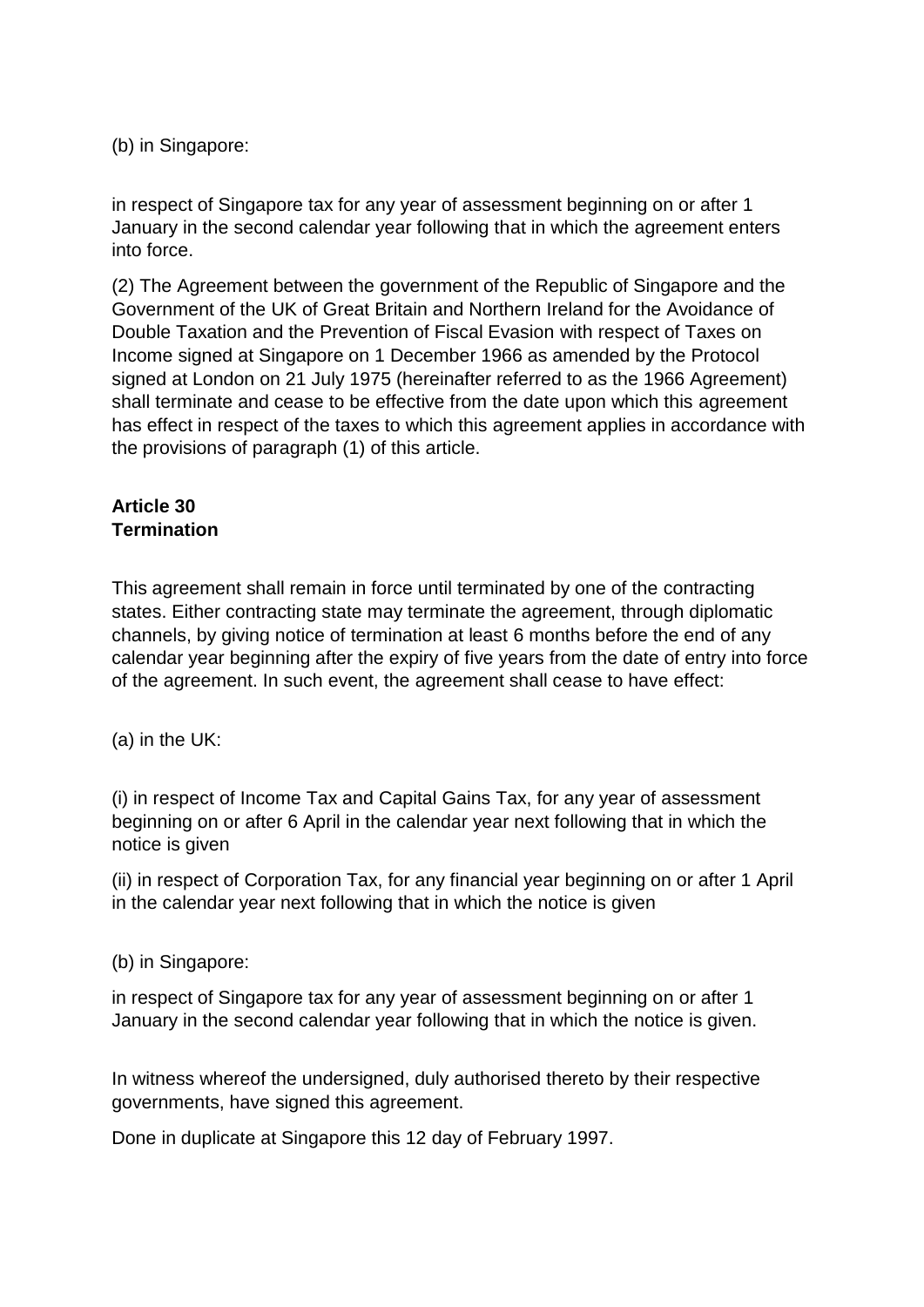# **For the government of the UK of Great Britain and Northern Ireland:**

Malcolm Rifkind

## **For the government of the Republic of Singapore**

Richard Hu

#### **Exchange of notes**

I.

Singapore 12 February 1997

Your Excellency,

I have the honour to refer to the agreement between the government of the UK of Great Britain and Northern Ireland and the government of the Republic of Singapore for the Avoidance of Double Taxation and the Prevention of Fiscal Evasion with respect to taxes on income and capital gains which has been signed today and to propose on behalf of the government of the UK of Great Britain and Northern Ireland that:

(1) for the purposes of the Agreement a charity or pension fund created, established and recognised for tax purposes in a contracting state shall be treated as a resident of that state

(2) in relation to paragraph (3) of Article 8:

this provision shall not apply to interest which arises from the lending of funds between associated enterprises.

(3) in relation to paragraph (1) of Article 17:

income referred to in this paragraph shall include income derived from any personal activities exercised by a resident of one contracting state in the other contracting state relating to his reputation as an entertainer or sportsman

(4) in relation to Article 18:

the term 'annuity' refers to an annuity paid in recognition of past employment services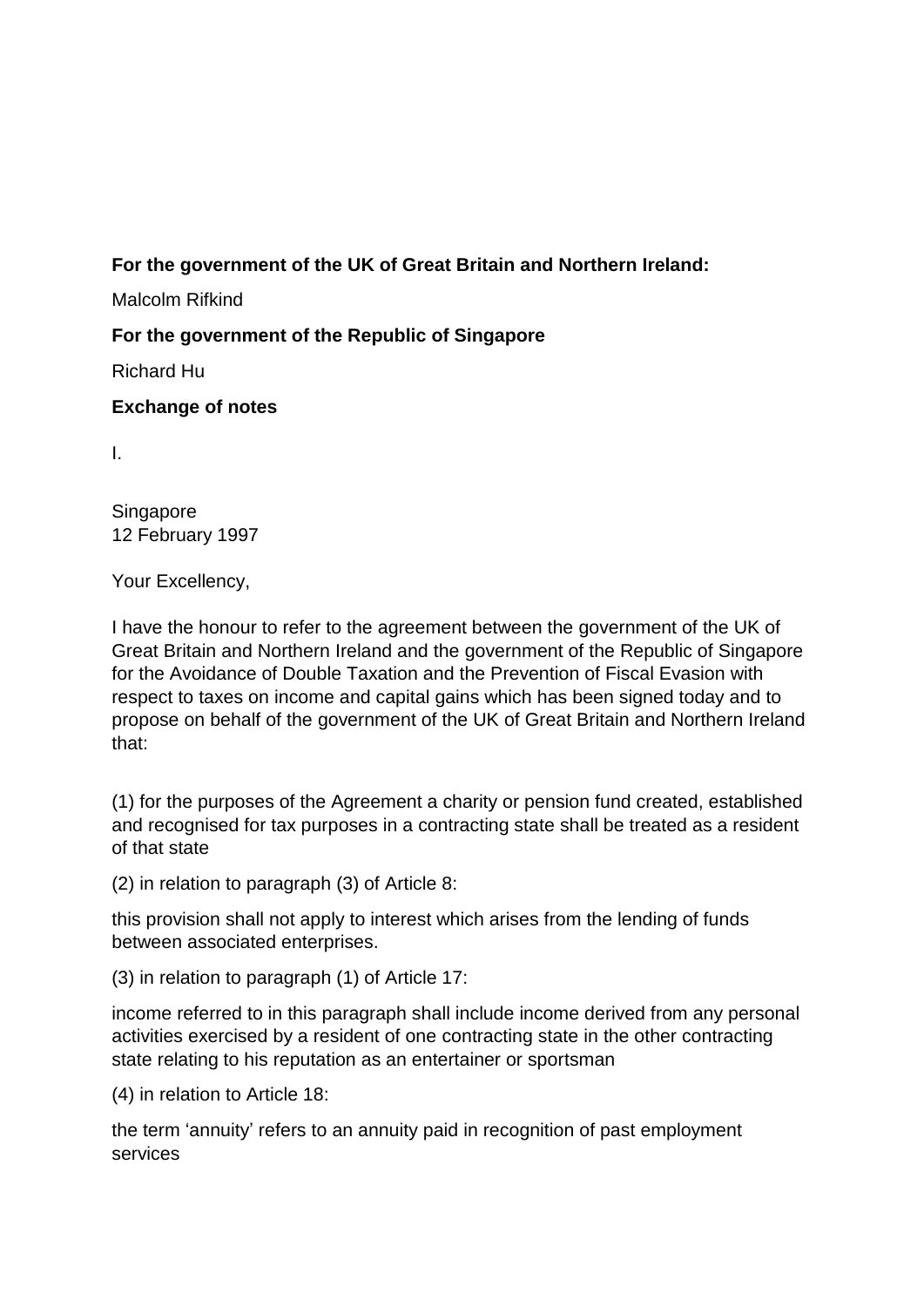If the foregoing proposals are acceptable to the government of the Republic of Singapore, I have the honour to suggest that the present note and Your Excellency's reply to that effect should be regarded as constituting an agreement between the 2 governments in this matter, which shall enter into force at the same time as the entry into force of the agreement.

Malcolm Rifkind Secretary of State for Foreign and Commonwealth Affairs of the UK of Great Britain and Northern Ireland

II.

**Singapore** 12 February 1997

Your Excellency

I have the honour to acknowledge the receipt of your note of today's date which reads as follows:

'I have the honour to refer to the agreement between the government of the UK of Great Britain and Northern Ireland and the government of the Republic of Singapore for the Avoidance of Double Taxation and the Prevention of Fiscal Evasion with respect to taxes on income and capital gains which has been signed today and to propose on behalf of the government of the UK of Great Britain and Northern Ireland that:

(1) for the purposes of the agreement a charity or pension fund created, established and recognised for tax purposes in a contracting state shall be treated as a resident of that state.

(2) in relation to paragraph (3) of Article 8:

this provision shall not apply to interest which arises from the lending of funds between associated enterprises

(3) in relation to paragraph (1) of Article 17:

income referred to in this paragraph shall include income derived from any personal activities exercised by a resident of one contracting state in the other contracting state relating to his reputation as an entertainer or sportsman

(4) in relation to Article 18:

the term 'annuity' refers to an annuity paid in recognition of past employment services